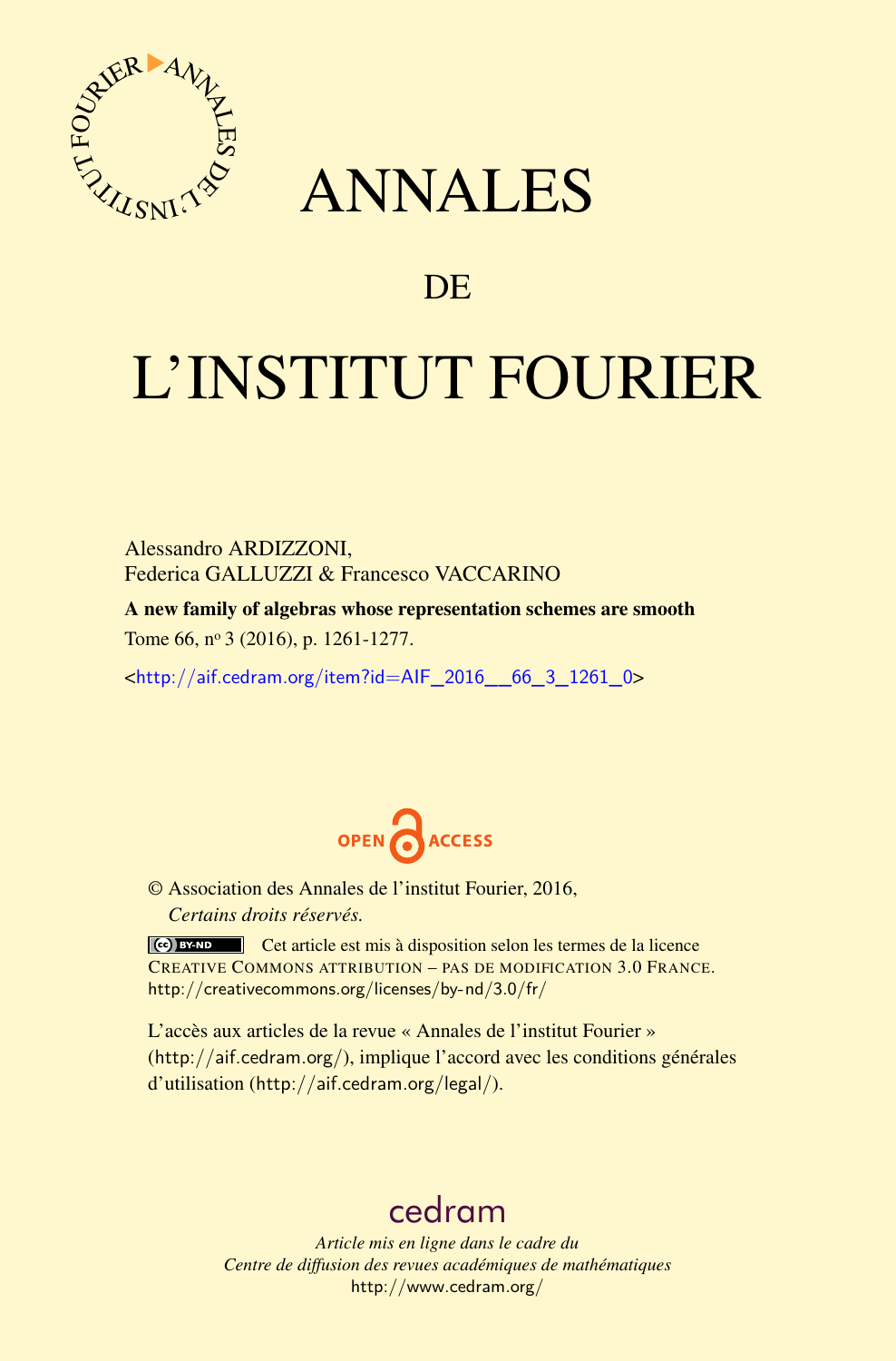#### A NEW FAMILY OF ALGEBRAS WHOSE REPRESENTATION SCHEMES ARE SMOOTH

**by Alessandro ARDIZZONI, Federica GALLUZZI & Francesco VACCARINO (\*)**

ABSTRACT. — We give a necessary and sufficient smoothness condition for the scheme parameterizing the *n*-dimensional representations of a finitely generated associative algebra over an algebraically closed field. In particular, our result implies that the points  $M \in \text{Rep}_A^n(k)$  satisfying  $\text{Ext}_A^2(M, M) = 0$  are regular. This generalizes well-known results on finite-dimensional algebras to finitely generated algebras.

Résumé. — Dans cet article, nous fournissons une condition nécéssaire et suffisante pour la lissité du schéma qui paramétrise les représentations *n*-dimensionelles d'une algèbre associative, engendrée par un nombre fini d'éléments sur un corps algébriquement clos. En particulier, notre résultat implique que les points *M* ∈  $\text{Rep}_A^n(k)$  satisfaisant  $\text{Ext}_A^2(M, M) = 0$  sont réguliers. Ceci généralise aux algèbres engendrées par un nombre fini d'éléments des résultats connus sur les algèbres de dimension finie.

#### **1. Introduction**

Let *A* be a finitely generated associative *k*-algebra with *k* an algebraically closed field. Let  $V_n(A)$  be the commutative *k*-algebra representing the functor from commutative algebras to sets

$$
\mathcal{C}_k \to \mathsf{Set}: B \mapsto \mathrm{Hom}_{\mathcal{N}_k}(A, M_n(B))
$$

Keywords: Noncommutative Geometry, Hochschild Cohomology, Representation Theory. Math. classification: 14B05, 16E65, 16S38.

<sup>(\*)</sup> AA is partially supported by the research grant "Progetti di Eccellenza 2011/2012" from the "Fondazione Cassa di Risparmio di Padova e Rovigo". Member of GNSAGA. FG is supported by the framework PRIN 2010/11 "Geometria delle Varietà Algebriche",

cofinanced by MIUR. Member of GNSAGA.

FV is supported by the Wallenberg grant. This work was set up during a visit of the last two authors to the Department of Mathematics, KTH (Stockholm, Sweden). Support by the Institut Mittag-Leffler (Djursholm, Sweden) is gratefully acknowledged. Partially supported by the TOPDRIM project funded by the Future and Emerging Technologies program of the European Commission under Contract IST-318121 and by PRIN 2012 "Spazi di Moduli e Teoria di Lie" - 2012KNL88Y\_002.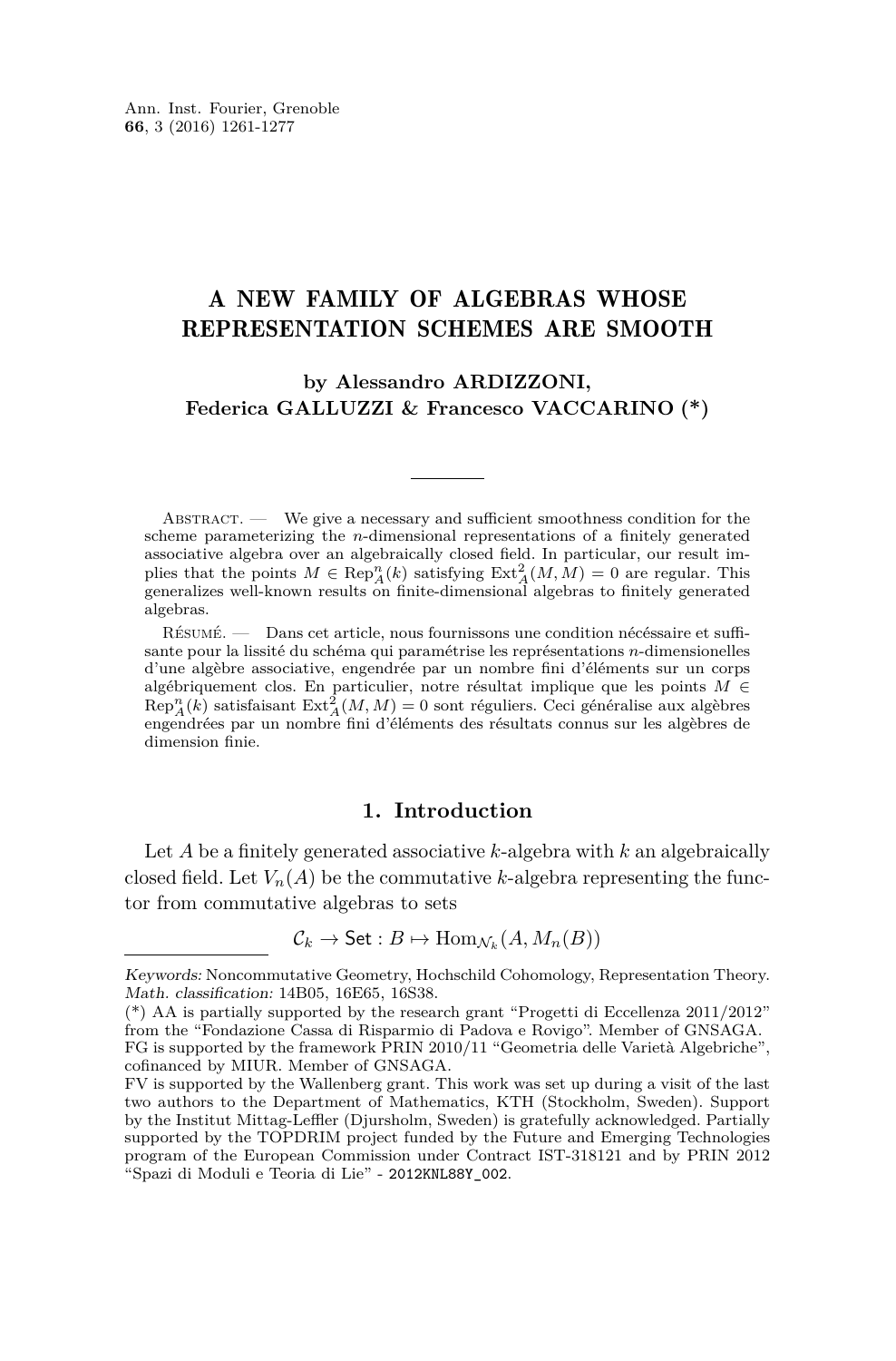of the *n*-dimensional representations of *A* over *B,* (see Section [2.2\)](#page-5-0). The scheme  $\operatorname{Rep}_A^n$  of the linear representations of dimension *n* of *A* is defined to be Spec  $V_n(A)$ .

Formally smooth (or quasi-free) algebras provide a generalization of the notion of free algebra, since they behave like a free algebra with respect to nilpotent extensions. The definition goes back to J. Cuntz and D. Quillen and it was inspired by the Grothendieck's definition of formal smoothness given in the commutative setting, see [\[14,](#page-16-0) 19.3.1]. See also [\[13,](#page-16-1) 19] and [\[18,](#page-16-2) 4.1]. For further details, see [4.3.](#page-10-0)

It is well-known that if  $A$  is formally smooth then  $\mathrm{Rep}_A^n$  is smooth (see [\[13,](#page-16-1) Proposition 19.1.4] and [\[18,](#page-16-2) Proposition 6.3]). If *A* is finite-dimensional then it is formally smooth if and only if it is hereditary (see Theo-rem [4.6\)](#page-10-1) and, therefore  $\text{Rep}_A^n$  is smooth for all *n* if and only if *A* is hereditary (see [\[3,](#page-15-0) Proposition 1]).

For infinite-dimensional algebras the picture is more complex, e.g. there are hereditary algebras which are not formally smooth (see Remark [4.7\)](#page-11-0). It is therefore interesting to find other sufficient (or necessary) conditions on  $A$  which ensure  $\operatorname{Rep}_A^n$  to be smooth.

Let *M* be an *A*-module in  $\text{Rep}_A^n(k)$ . It is well-known that the linear space  $\text{Ext}_{A}^{2}(M, M)$  contains the obstructions in extending the infinitesimal deformations of *M* to the formal ones. For this reason an algebra *A* such that  $\text{Ext}_{A}^{2}(M, M) = 0$ , for all  $M \in \text{Rep}_{A}^{n}(k)$  and  $n \geq 1$ , will be called finitely unobstructed.

It has been proved by Geiss and de la Peña (see [\[9,](#page-16-3) [10\]](#page-16-4)) that, when *A* is finite-dimensional, finitely unobstructed implies that  $\mathrm{Rep}_A^n$  is smooth.

We underline that any hereditary algebra is finitely unobstructed but the converse is not true, e.g. the universal enveloping algebra of a finitedimensional semisimple Lie algebra is finitely unobstructed but not hereditary if the dimension of the underlying Lie algebra is greater than one.

The proof given in [\[9,](#page-16-3) [10\]](#page-16-4) is based on the analysis of the local geometry of  $\text{Rep}_A^n$ , and it specifically relies on the upper semicontinuity of certain dimension functions arising from the bar resolution of *A.* As we observe in the last section of this paper, their approach remains valid if one assumes that *A* is finitely presented or bimodule coherent.

We follow here a different path, namely, we study the smoothness problem via the adjunction

<span id="page-2-0"></span>(1.1) 
$$
\text{Hom}_{\mathcal{C}_k}(V_n(A), B) \xrightarrow{\cong} \text{Hom}_{\mathcal{N}_k}(A, M_n(B))
$$

ANNALES DE L'INSTITUT FOURIER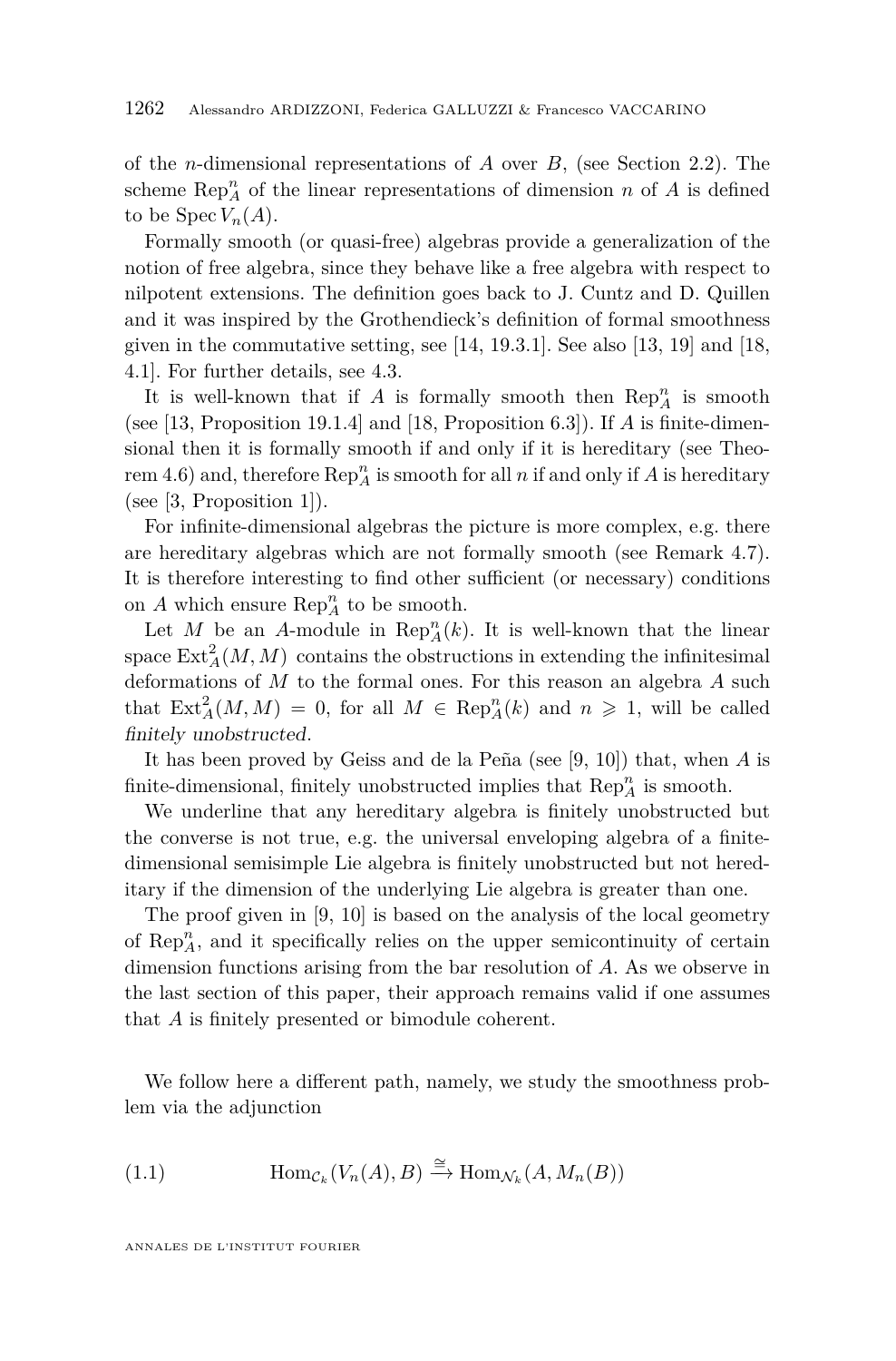The adjunction [\(1.1\)](#page-2-0) allows us to use the Harrison cohomology of  $V_n(A)$ instead of the Hochschild cohomology of *A*. The Harrison cohomology of a commutative *k*-algebra is the symmetric part of its Hochschild cohomology, and it has been proved by Harrison [\[15\]](#page-16-5) that an affine ring *R* is regular if and only if its second Harrison cohomology vanishes.

This is our main result.

THEOREM. — Let *A* be a finitely generated *k*-algebra, let  $f: V_n(A) \to k$ be a *k*-algebra map and let  $\rho : A \rightarrow M_n(k)$  be the algebra map that corresponds to *f* through the adjunction above. Then there is a linear embedding of Harr<sup>2</sup>( $V_n(A)$ ,  ${}_{f}k$ ) into  $H^2(A, {}_{\rho}M_n(k)_{\rho})$ . As a consequence,  $M \in \text{Rep}_{A}^{n}$  is a regular point whenever  $\text{Ext}_{A}^{2}(M, M) = 0$ .

We have thus extended the known results on smoothness to infinitedimensional finitely generated algebras.

We remark that the above embedding is not an isomorphism in general. We give a counterexample by using 2-Calabi Yau algebras (Remark [3.5\)](#page-8-0).

The paper goes as follows.

In paragraph [2.2](#page-5-0) we recall the definition of  $\mathrm{Rep}_A^n$  as the scheme parameterizing the *n*-dimensional representations of *A.*

In Section [3](#page-6-0) we recall the Harrison cohomology which may be seen as the commutative version of the Hochschild cohomology. We prove that the regularity of a point in  $\text{Rep}_A^n = \text{Spec}(V_n(A))$  is equivalent to the vanishing of  $\text{Harr}^2(V_n(A), f_k)$ , for the *k*-algebra map  $f: V_n(A) \to k$  associated to the point (see Theorem [3.3\)](#page-7-0). Then Theorem [3.4](#page-7-1) shows that there is a linear embedding of  $\text{Harr}^2(V_n(A), f k)$  into  $H^2(A, {}_\rho M_n(k)_\rho)$  and as a consequence, that  $M \in \text{Rep}_A^n$  is a regular point whenever  $\text{Ext}_A^2(M, M) = 0$ .

Then, as said before, by using 2-Calabi Yau algebras, we exhibit an example which shows that the above embedding is not an isomorphism.

In Section [4](#page-9-0) we present a list of examples and applications of the aforementioned results. To this aim, we first recall the notions of formally smooth and hereditary algebra. We mention the known result on the smoothness of  $\text{Rep}_A^n$  when  $A$  is formally smooth or hereditary to compare the notions of formally smoothness, hereditary, finitely unobstructed and we stress the difference between the finite and the infinite-dimensional case.

Afterward, we give the definition of finitely unobstructed algebra and we prove that if  $A$  is finitely unobstructed then  $\operatorname{Rep}_A^n$  is smooth (see Corollary [4.2\)](#page-9-1).

Then we produce examples of finitely unobstructed algebras (neither hereditary nor formally smooth) whose associate representation scheme is smooth (see Example [4.12\)](#page-12-0).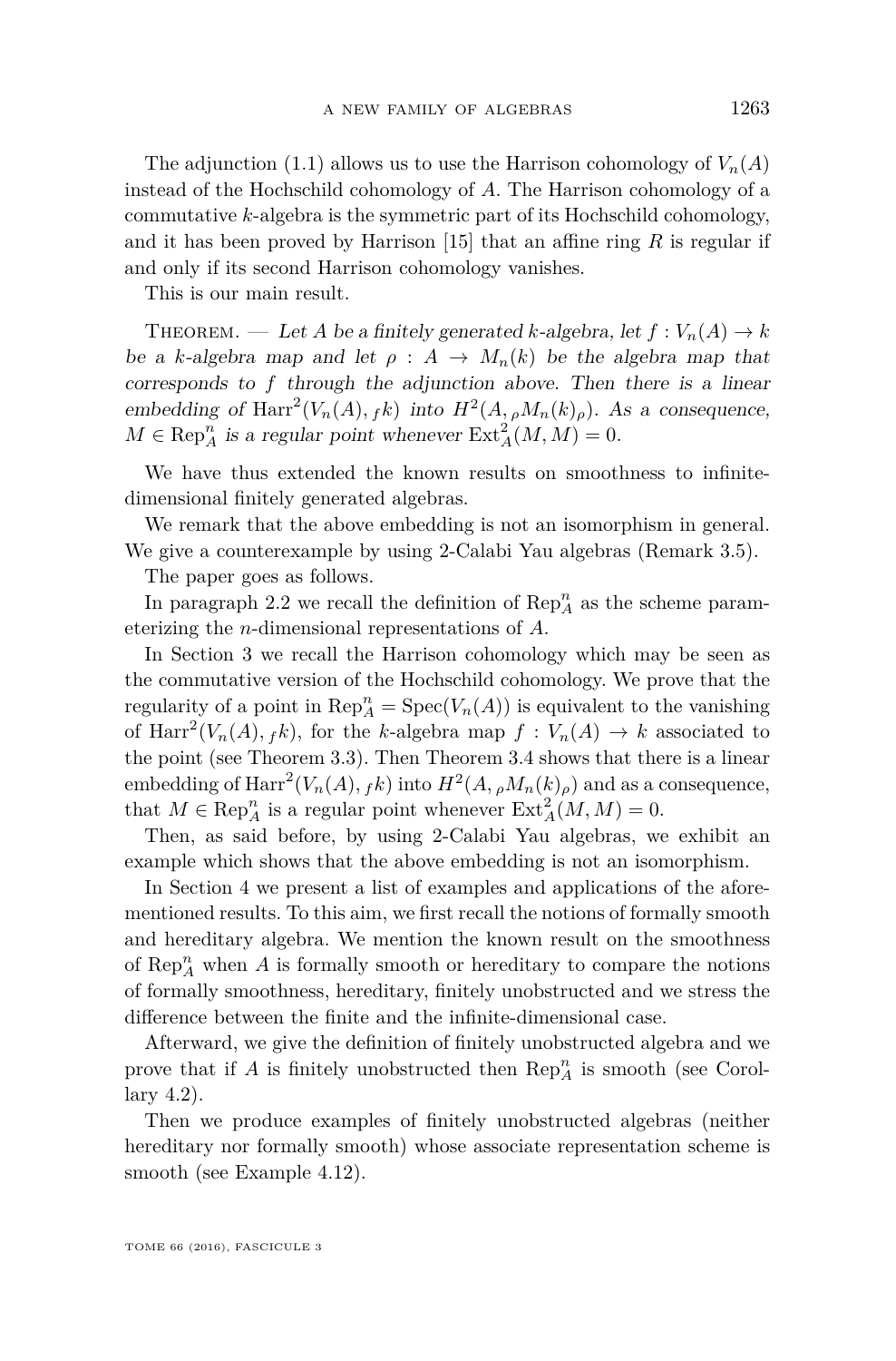In Section [5](#page-13-0) we study the relationships between the deformation theory of  $M\in \operatorname{Rep}_A^n(k),$  in the sense of Gerstenhaber, Geiss and de la Peña , and the deformation theory of  $V_n(A)$  as usually defined in algebraic geometry.

In particular, by using the adjunction  $(1.1)$ , we will see that there are no obstructions to the integrability of the infinitesimal deformations of *M* if and only if  $\text{Harr}^2(V_n(A), f_k) = 0$ . Motivated by this fact we formulate the following conjecture.

 $\text{Conv1} = \text{True}$  image of the embedding

 $\text{Harr}^2(V_n(A), f_k) \hookrightarrow \text{Ext}^2(M, M)$ 

contains the subspace of  $\text{Ext}^2(M, M)$  of the obstructions to integrate the infinitesimal deformations of *M.*

As a bonus, we further show that the approach to this smoothness problem developed for *A* finite-dimensional in [\[9,](#page-16-3) [10\]](#page-16-4) works as well if *A* is finitely unobstructed and finitely presented or bimodule coherent.

#### **2. Preliminaries**

#### **2.1. Notations**

Unless otherwise stated we adopt the following notations:

- *k* is an algebraically closed field;
- $F = k\{x_1, \ldots, x_m\}$  is the associative free *k*-algebra on *m* letters;
- $A \cong F/J$  is a finitely generated associative *k*-algebra;
- N−*,* C<sup>−</sup> and Set denote the categories of -algebras, commutative -algebras and sets, respectively;
- The term "*A*-module" indicates a left *A*-module. The categories of left -modules is denoted by -Mod. The full subcategory of modules having finite dimension over  $k$  will be denoted by  $-Mod<sub>f</sub>$ ;
- We write  $\text{Hom}_{\mathcal{A}}(B, C)$  for the morphisms from an object B to C in a category A. If  $A = A$ -Mod, then we will write  $\text{Hom}_A(-, -)$ ;
- $A^{\text{op}}$  is the opposite algebra of *A* and  $A^e := A \otimes A^{\text{op}}$  is the envelope of *A*. It is an *A*-bimodule and a *k*-algebra. One can identify the category of the *A*-bimodules with *A<sup>e</sup>* -Mod and we will do it thoroughly this paper;
- $\bullet \; \operatorname{Ext}\nolimits^i_-(\, , \,)$  denotes the Ext groups on the category -Mod;
- H<sup>*i*</sup>(*A*, –) is the Hochschild cohomology with coefficients in  $A<sup>e</sup>$ -Mod.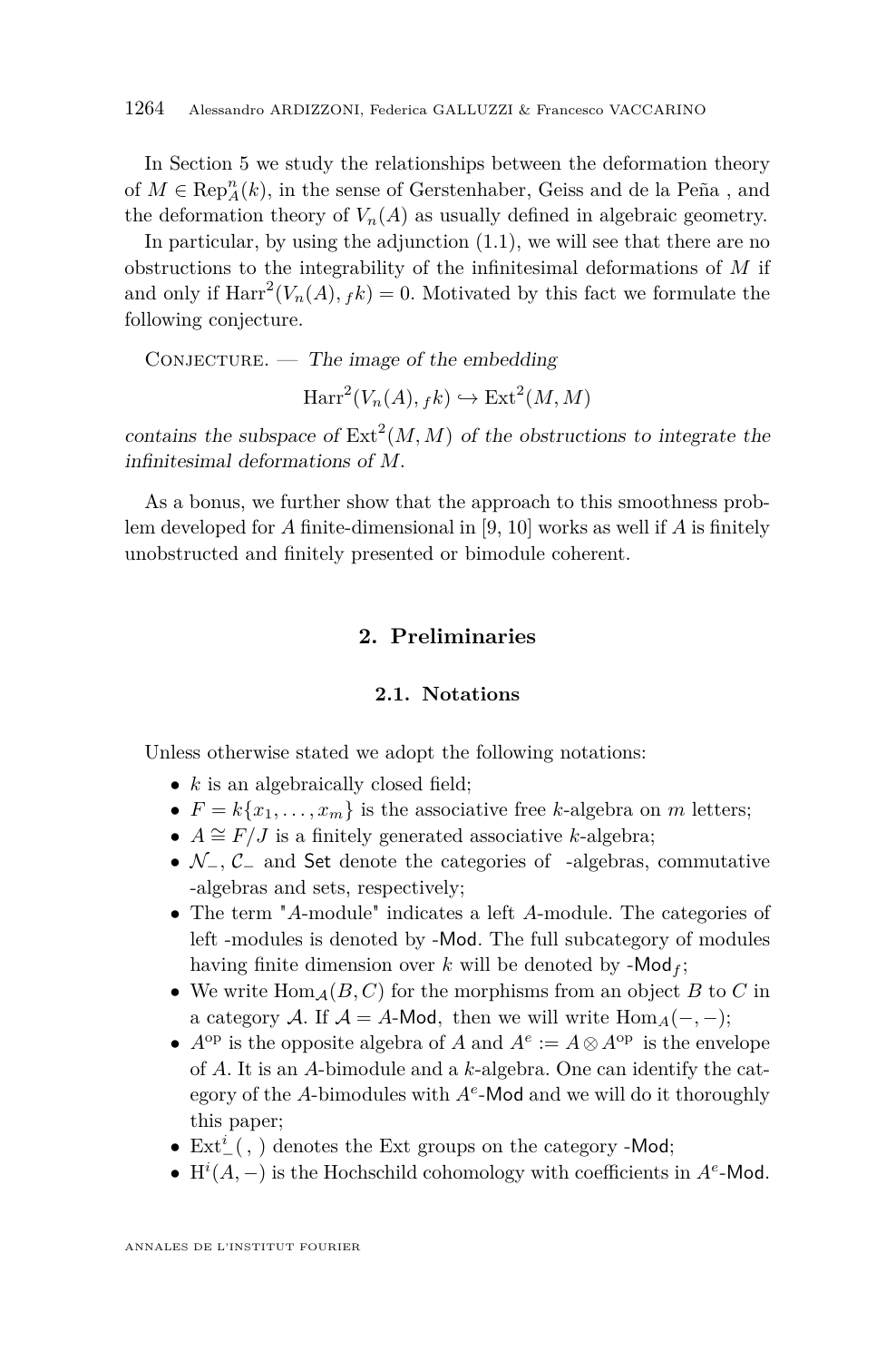#### **2.2. The scheme of** *n***-dimensional representations**

<span id="page-5-0"></span>The study of the affine scheme  $\operatorname{Rep}_A^n$  of *n*-dimensional representations of an algebra *A* goes back to the early 1970's with work of M. Artin, P. Gabriel, C. Procesi and D. Voigt. See for example [\[8\]](#page-16-6) and the references therein.

Denote by  $M_n(B)$  the full ring of  $n \times n$  matrices over *B*, with *B* a ring. If  $f : B \to C$  is a ring homomorphism we denote by  $M_n(f) : M_n(B) \to$  $M_n(C)$  the homomorphism induced on matrices.

DEFINITION 2.1. — Let  $A \in \mathcal{N}_k$ ,  $B \in \mathcal{C}_k$ . By an n-dimensional representation of *A* over *B* we mean a homomorphism of *k*-algebras  $\rho : A \rightarrow$  $M_n(B)$ .

It is clear that this is equivalent to give an *A*-module structure on *Bn.* The assignment  $B \mapsto \text{Hom}_{\mathcal{C}_k}(A, M_n(B))$  defines a covariant functor

 $\mathcal{C}_k \longrightarrow$  Set.

which is represented by a commutative *k*-algebra  $V_n(A)$ *.* 

<span id="page-5-1"></span>LEMMA 2.2 ([\[20,](#page-16-7) Ch.4, §1]). — For all  $A \in \mathcal{N}_k$  and  $\rho : A \rightarrow M_n(B)$ a linear representation, there exist  $V_n(A) \in \mathcal{C}_k$  and a representation  $\eta_A$ :  $A \to M_n(V_n(A))$  such that  $\rho \mapsto M_n(\rho) \circ \eta_A$  gives an isomorphism

<span id="page-5-2"></span>(2.1) 
$$
\text{Hom}_{\mathcal{C}_k}(V_n(A), B) \xrightarrow{\cong} \text{Hom}_{\mathcal{N}_k}(A, M_n(B))
$$

for all  $B \in \mathcal{C}_k$ .

If  $A = F$ , one has that  $V_n(F) := k[\xi_{lij}]$ , the polynomial ring in variables  $\{\xi_{lij}: i, j = 1, \ldots, n, l = 1, \ldots, m\}$  over *k*. If  $A = F/J$  finitely generated *k*-algebra, one defines  $V_n(A) := k[\xi_{lij}]/I$  where *I* is the ideal of  $V_n(F)$ generated by the  $n \times n$  entries of  $f(\xi_1, ..., \xi_m)$ ,  $f$  runs over the elements of *J* and  $\xi_l$  is the matrix  $(\xi_{lij})$ . Therefore  $V_n(A)$  is an affine ring (i.e. a finitely generated algebra with identity) when *A* is a finitely generated *k*-algebra.

<span id="page-5-3"></span>DEFINITION 2.3. — We write  $\text{Rep}_A^n$  to denote  $\text{Spec } V_n(A)$ . It is considered as a *k*-scheme. The map

$$
\eta_A: A \to M_n(V_n(A)), \quad a_l \mapsto \xi_l^A := (\xi_{lij} + I).
$$

is called the universal n-dimensional representation.

Examples 2.4.  $\qquad$  (i) By construction, if  $A = F$ , then  $\text{Rep}_F^n(k) =$  $M_n(k)^m$ . If  $A = F/J$ , the *B*-points of Rep<sub>*A*</sub> can be described as follows:  $\text{Rep}_A^n(B) = \{(X_1, \ldots, X_m) \in M_n(B)^m : f(X_1, \ldots, X_m) = 0 \text{ for all } f \in J\};$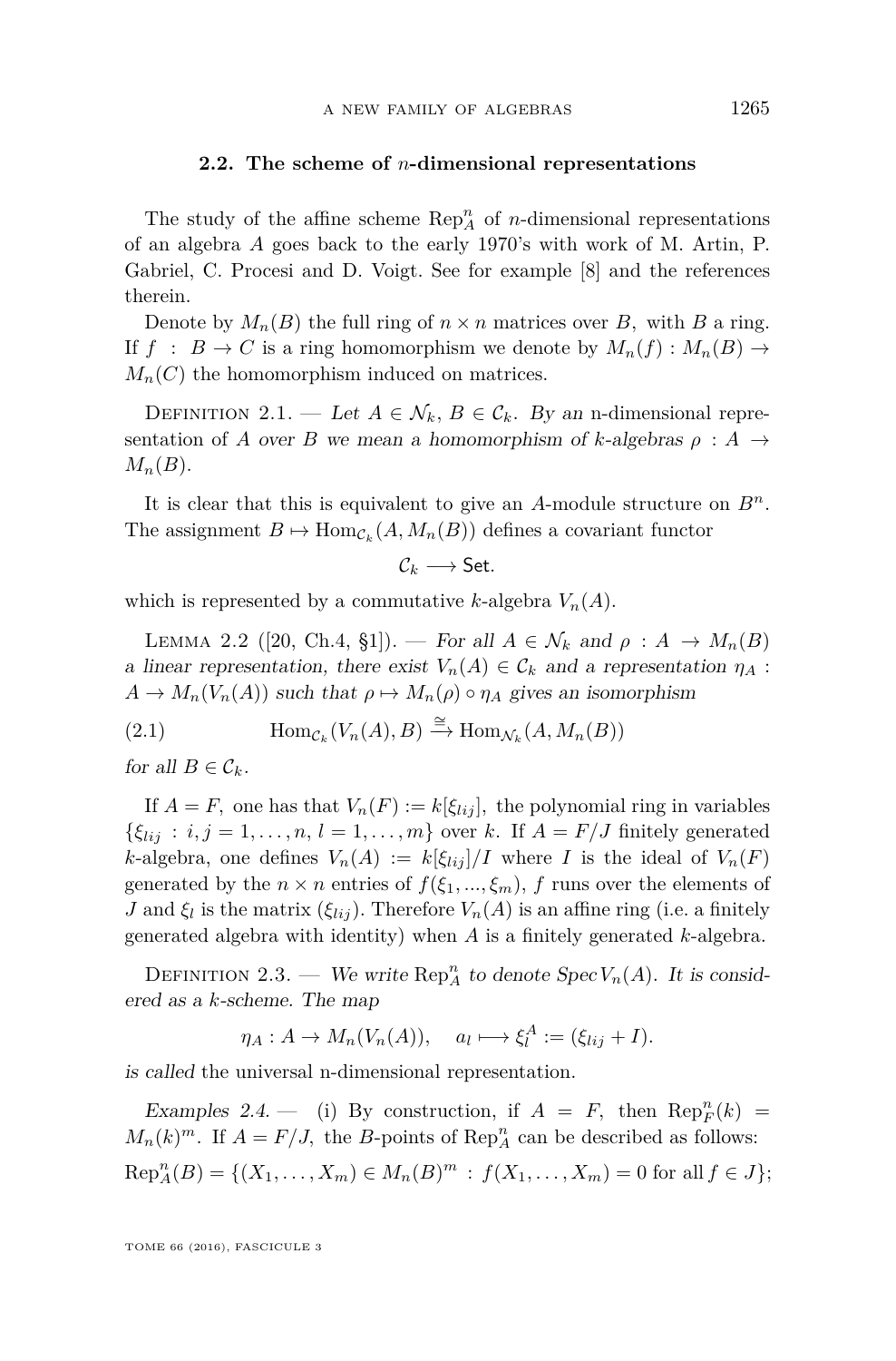(ii) If  $A = \mathbb{C}[x, y]$ ,  $\text{Rep}_A^n(\mathbb{C}) = \{(M_1, M_2) \in M_2(\mathbb{C})^2, M_1M_2 = M_2M_1\}$  is the commuting scheme, see [\[22\]](#page-16-8).

Remark 2.5. — Note that  $\text{Rep}_A^n$  may be quite complicated. It is not reduced in general and it seems to be hopeless to describe the coordinate ring of its reduced structure. The scheme  $\mathrm{Rep}^n_A$  is also known as the scheme of *n*-dimensional *A*-modules.

#### **3. The main result**

<span id="page-6-0"></span>We prove our main result using Harrison cohomology. Given a commutative ring *R* and an *R*-module *N*, we denote by  $\text{Harr}^*(R, N)$  the Harrison cohomology group i.e. the group  $\mathcal{E}^*(R,N)$  introduced in [\[15\]](#page-16-5). Harrison cohomology can be seen as a commutative version of Hochschild cohomology. For further details the reader is referred to [\[23,](#page-16-9) section 9.3], where  $\text{Harr}^2(R, N)$  is denoted by  $H_s^2(R, N)$ .

The following standard result establishes a link between  $\text{Ext}_{A}^{i}(M, M)$ and the Hochschild cohomology of *A* with coefficients in  $\text{End}_k(M)$ .

<span id="page-6-1"></span>THEOREM 3.1 ([\[4,](#page-15-1) Corollary 4.4]). — We have  $\mathrm{Ext}^i_A(M, M) \cong \mathrm{H}^i(A, \mathrm{End}_k(M)).$ 

For every algebra map  $f : B \to A$  and  $N \in A$ -Mod, denote by  $fN$  the corresponding left *B*-module structure on *N*. A similar notation is used on the right. In particular, if  $N \in A^e$ -Mod, the notation  $f N_f$  means that *N* is regarded as a *B<sup>e</sup>* -module via *f*.

<span id="page-6-2"></span>PROPOSITION 3.2. — The following assertions are equivalent for  $A \in \mathcal{N}_k$ and for every  $M \in A^e$ -Mod:

- $(1)$  H<sup>2</sup> $(A, M) = 0;$
- (2) Let  $f : A \to B$  be an algebra map and let  $p : E \to B$  be a Hochschild extension of  $B \in \mathcal{N}_k$  with kernel *N* such that  $f N_f = M$  (here *N*, being an ideal of square zero, is endowed with its canonical *B*bimodule structure). Then *f* has a lifting i.e. there is an algebra  $map \ \overline{f}: A \to E$  such that  $p \circ \overline{f} = f$ .



ANNALES DE L'INSTITUT FOURIER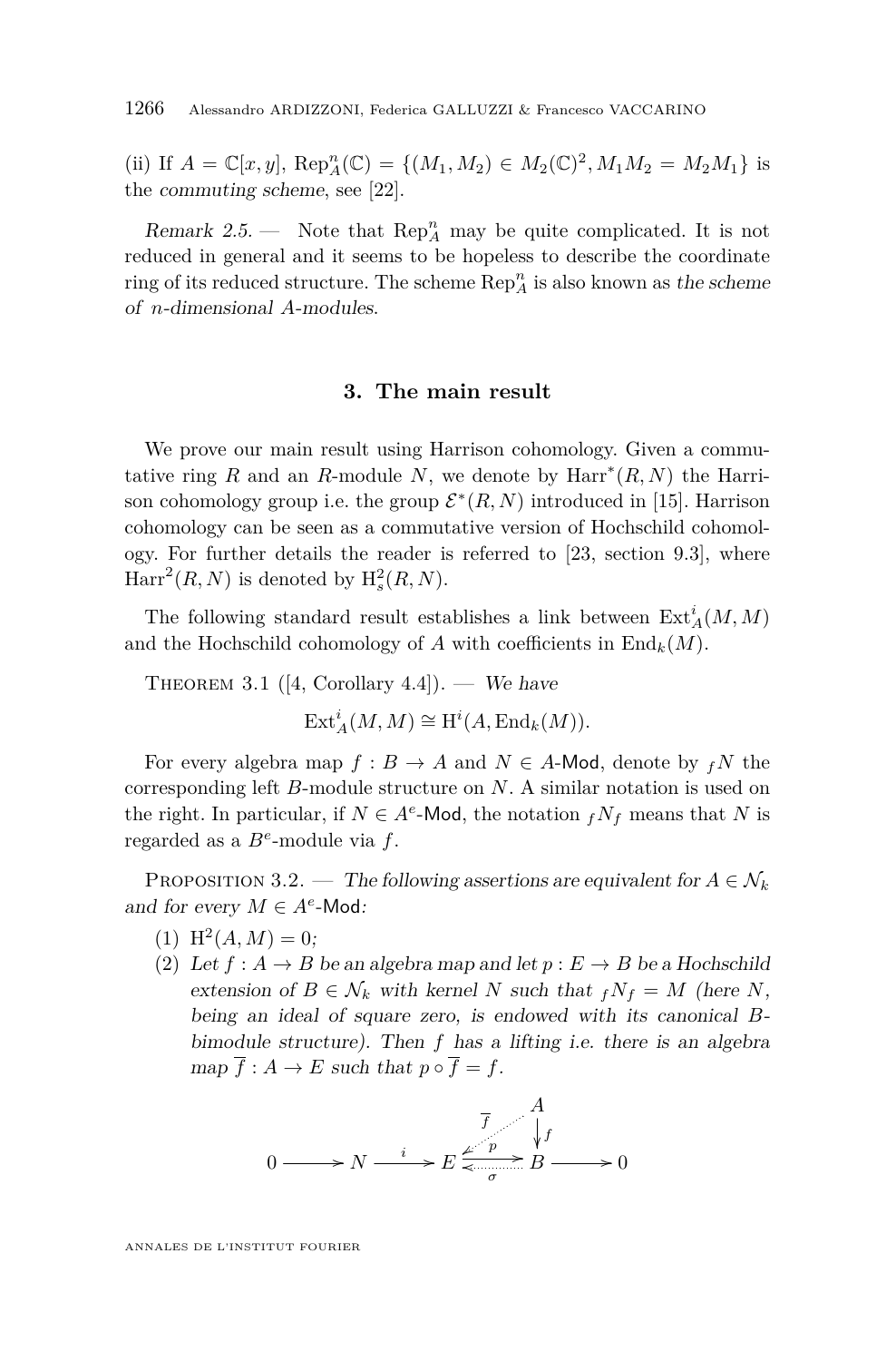Proof. — The proof is the same of [\[23,](#page-16-9) Proposition 9.3.3] for our specific *M*. However, we recall a different proof of (1) implies (2) that will be needed in the proof of Theorem [3.4.](#page-7-1) Let  $\omega : B \otimes B \to N$  be the Hochschild 2-cocycle associated to the Hochschild extension *E* of *B* by *M*. Then  $\bar{\omega}$  :=  $\omega \circ (f \otimes f) : A \otimes A \to f N_f = M$  is a Hochschild 2-cocycle so that we can consider the Hochschild extension  $A \oplus_{\overline{\omega}} M$  of *A* by *M*, see [\[23,](#page-16-9) page 312]. Since  $\bar{\omega}$  is, by assumption, a 2-coboundary, then the latter extension is trivial i.e. there is an algebra map  $s : A \rightarrow A \oplus_{\overline{\omega}} M$  which is a right inverse of the canonical projection. Composing *s* with the algebra map  $A \oplus_{\overline{\omega}} M \to E : (a, m) \mapsto \sigma f(a) + i(m)$  yields the required map  $\overline{f}$ .

Let *R* be a commutative noetherian ring. Recall that a point  $p \in \text{Spec } R$ is regular if the localization  $R_p$  of  $R$  at  $p$  is a regular local ring i.e.  $\dim_k(\mathfrak{m}/\mathfrak{m}^2) = \dim R_p$ , where  $\mathfrak{m}$  is the unique maximal ideal of  $R_p$  and  $\dim R_p$  is its Krull dimension. The ring R is said to be regular if the localization at every prime ideal is a regular local ring.

The following result is a variant of [\[15,](#page-16-5) Corollary 20].

<span id="page-7-0"></span>THEOREM 3.3. — Let  $f: V_n(A) \to k$  be a *k*-point of Rep<sup>n</sup><sub>*A*</sub>. Then *f* is a regular point of  $\text{Rep}_A^n(k)$  if and only if  $\text{Harr}^2(V_n(A), f(k)) = 0$ .

Proof. — Set  $\mathfrak{m} := \ker(f)$  and  $R := V_n(A)$ . Note that k is a perfect field, as it is algebraically closed. Moreover, since *A* is f.g., then *R* is an affine ring (as observed after Lemma [2.2\)](#page-5-1) and hence we can apply [\[15,](#page-16-5) Corollary 20] to get that *f* is regular if and only if  $\text{Harr}^2(R, R/\mathfrak{m}) = 0$ . We conclude by observing that  $f_k = \inf \cong R/\ker f = R/\mathfrak{m}$  as left *R*-modules. □

<span id="page-7-1"></span>THEOREM 3.4. — Let *A* be a f.g. *k*-algebra, let  $f: V_n(A) \to k$  be a *k*algebra map and let  $\rho: A \to M_n(k)$  be the algebra map that corresponds to *f* through [\(2.1\)](#page-5-2). Then there is a linear embedding of  $\text{Harr}^2(V_n(A), f_k)$  into  $H^2(A, \rho M_n(k)_{\rho})$ . As a consequence,  $M \in \text{Rep}_A^n$  is a regular point whenever  $\text{Ext}_{A}^{2}(M, M) = 0.$ 

Proof. — Each  $M \in \text{Rep}_A^n$  is of the form  $M \cong \rho(k^n)$  for some  $\rho$ :  $A \to M_n(k)$  as in the statement. By Theorem [3.1,](#page-6-1) we have  $\text{Ext}^2_A(M, M) \cong$  $H^2(A, \text{End}_k(M)) \cong H^2(A, {}_\rho M_n(k)_\rho)$ . Thus the last assertion of the state-ment follows by Theorem [3.3](#page-7-0) once proved the embedding of  $\text{Harr}^2(V_n(A), f_k)$ into  $H^2(A, \rho M_n(k)_{\rho})$ . Let us construct it explicitly. The idea of the proof of this fact is inspired by [\[13,](#page-16-1) Proposition 19.1.4] where the functor  $M_n(-)$  is applied to a commutative extension with nilpotent kernel. Set  $B := V_n(A)$ and let  $\omega : B \otimes B \to f k$  be a Harrison 2-cocycle. Consider the Hochschild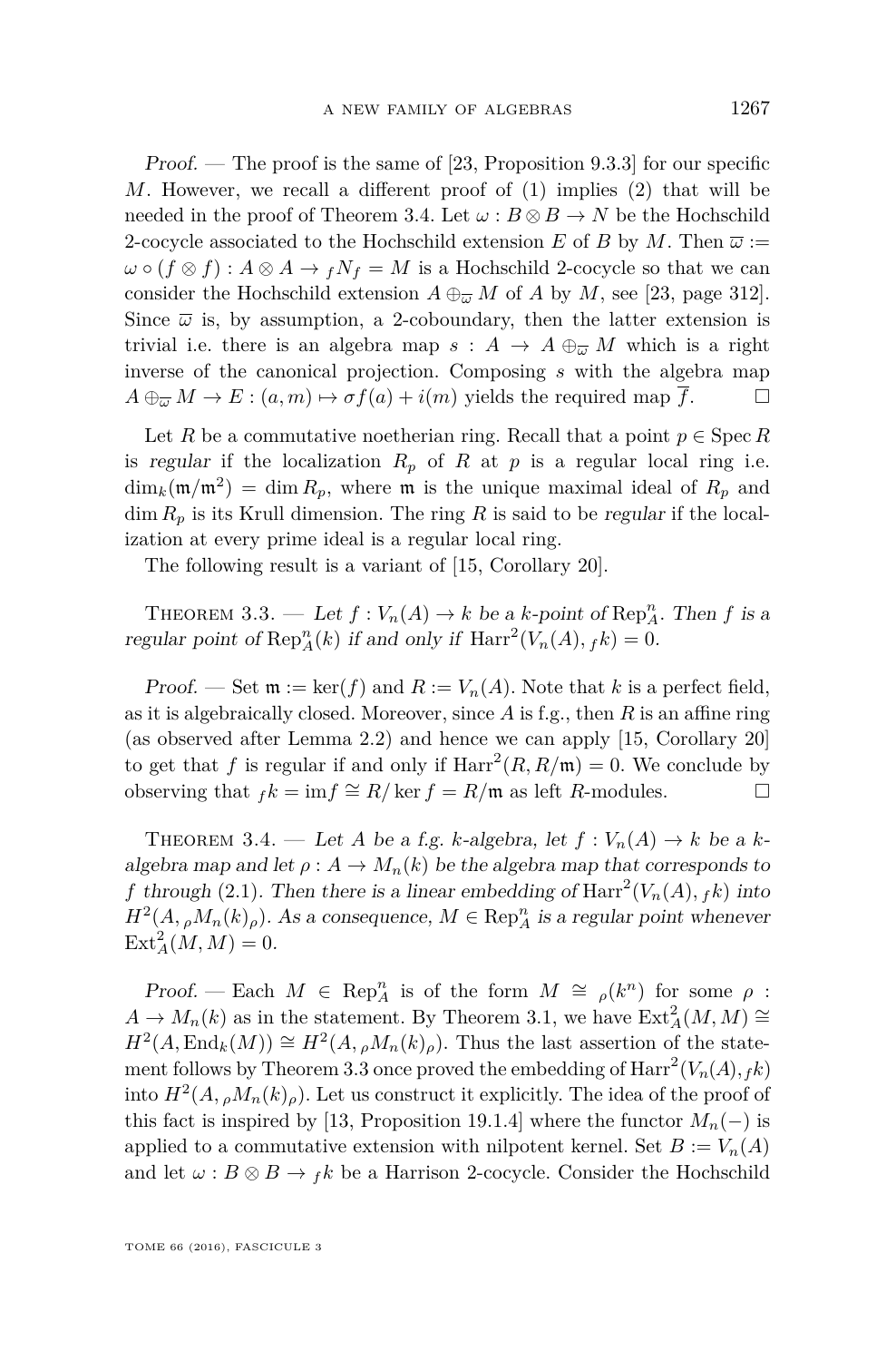extension associated to *ω*

<span id="page-8-1"></span>(3.1) 
$$
0 \longrightarrow f k \xrightarrow{i} B_{\omega} \xrightarrow{\frac{p}{\sigma}} B \longrightarrow 0
$$

where, for brevity, we set  $B_{\omega} := B \oplus_{\omega} k$ . Set  $S := M_n(k)$  and apply the exact functor  $S \otimes (-)$  to [\(3.1\)](#page-8-1) to obtain the Hochschild extension

<span id="page-8-2"></span>
$$
(3.2) \quad 0 \longrightarrow S \otimes_{f} k \xrightarrow{S \otimes i} S \otimes B_{\omega} \xrightarrow{S \otimes p} S \otimes B \longrightarrow 0
$$

Here  $S \otimes f k$  is a bimodule over  $S \otimes B$  via  $(s \otimes b)(s' \otimes l)(s'' \otimes b'') = ss's'' \otimes b''$  $blb'' = ss's'' \otimes f(b)lf(b''),$  for every  $s, s', s'' \in S, l \in k, b, b'' \in B$ . Now, let *E* be either  $f k$ ,  $B_{\omega}$  or *B* and apply the canonical isomorphism  $S \otimes E \rightarrow$  $M_n(E)$ :  $(k_{ij}) \otimes e \mapsto (k_{ij}e)$  to [\(3.2\)](#page-8-2) to obtain the Hochschild extension

<span id="page-8-3"></span>(3.3) 
$$
0 \longrightarrow N \xrightarrow{i_n} M_n(B_\omega) \xleftarrow{p_n} M_n(B) \longrightarrow 0
$$

where we set  $p_n := M_n(p), \sigma_n = M_n(\sigma), i_n := M_n(i)$  and N is  $M_n(k)$  regarded as a bimodule over  $M_n(B)$  via  $(b_{is})(l_{tj}) = (\sum_s b_{is}l_{sj})$  and  $(l_{tj})(b_{is}) =$  $(\sum_{j} l_{tj}b_{js})$  for every  $(b_{is}) \in M_n(B)$  and  $(l_{tj}) \in M_n(k)$ . Thus

$$
(b_{is})(l_{tj}) = (\sum_{s} b_{is} l_{sj}) = (\sum_{s} f(b_{is}) l_{sj}) = f_n((b_{is})) \cdot (l_{tj})
$$

where  $f_n := M_n(f)$  i.e.  $N = f_n(M_n(k))$ . Let  $\eta = \eta_A : A \to M_n(V_n(A)) =$  $M_n(B)$  be the universal *n*-dimensional representation of Definition [2.3.](#page-5-3) Hence  $_nN = \eta(f_n(M_n(k))) = (f_n \circ \eta)M_n(k) = \rho M_n(k)$ , where we used that  $f_n \circ \eta = M_n(f) \circ \eta = \rho$  which holds by definition of  $\rho$ . A similar argument applies to the right so that we get  $_n N_\eta = \rho M_n(k) \rho$ . Let  $\omega_n : M_n(B) \otimes$  $M_n(B) \to N$  be the Hochschild 2-cocycle associated to the Hochschild extension [\(3.3\)](#page-8-3). Then  $\overline{\omega_n} := \omega_n \circ (\eta \otimes \eta)$  is a Hochschild 2-cocycle so that we can consider the assignment

$$
\alpha: \text{Harr}^{2}(V_{n}(A), f k) \to H^{2}(A, \eta N_{\eta}): [\omega] \mapsto [\overline{\omega_{n}}].
$$

This is a well-defined map. In fact, if  $\omega = 0$ , then we can choose  $\sigma$  to be an algebra map from the very beginning and hence  $\sigma_n$  is an algebra map so that  $\omega_n = 0$ . Suppose  $\alpha([\omega]) = 0$ . Then  $\overline{\omega_n}$  is a 2-coboundary. This condition guarantees, by the proof of Proposition [3.2,](#page-6-2) that there is a *k*-algebra map  $\overline{\lambda}: A \to M_n(B_\omega)$  such that  $p_n \circ \overline{\lambda} = \eta_A$ . This map corresponds, via [\(2.1\)](#page-5-2), to an algebra map  $\lambda : B \to B_\omega$  such that  $p \circ \lambda = \text{Id}_B$ . This means that the Hochschild extension [\(3.1\)](#page-8-1) is trivial whence  $[\omega] = 0$ . Thus  $\alpha$  is injective.  $\square$ 

<span id="page-8-0"></span>Remark 3.5. — The map  $\text{Harr}^2(V_n(A), f_k) \hookrightarrow H^2(A, \rho M_n(k)_{\rho})$  is not an isomorphism in general. Furthermore the condition  $\text{Ext}_{A}^{2}(M, M) = 0$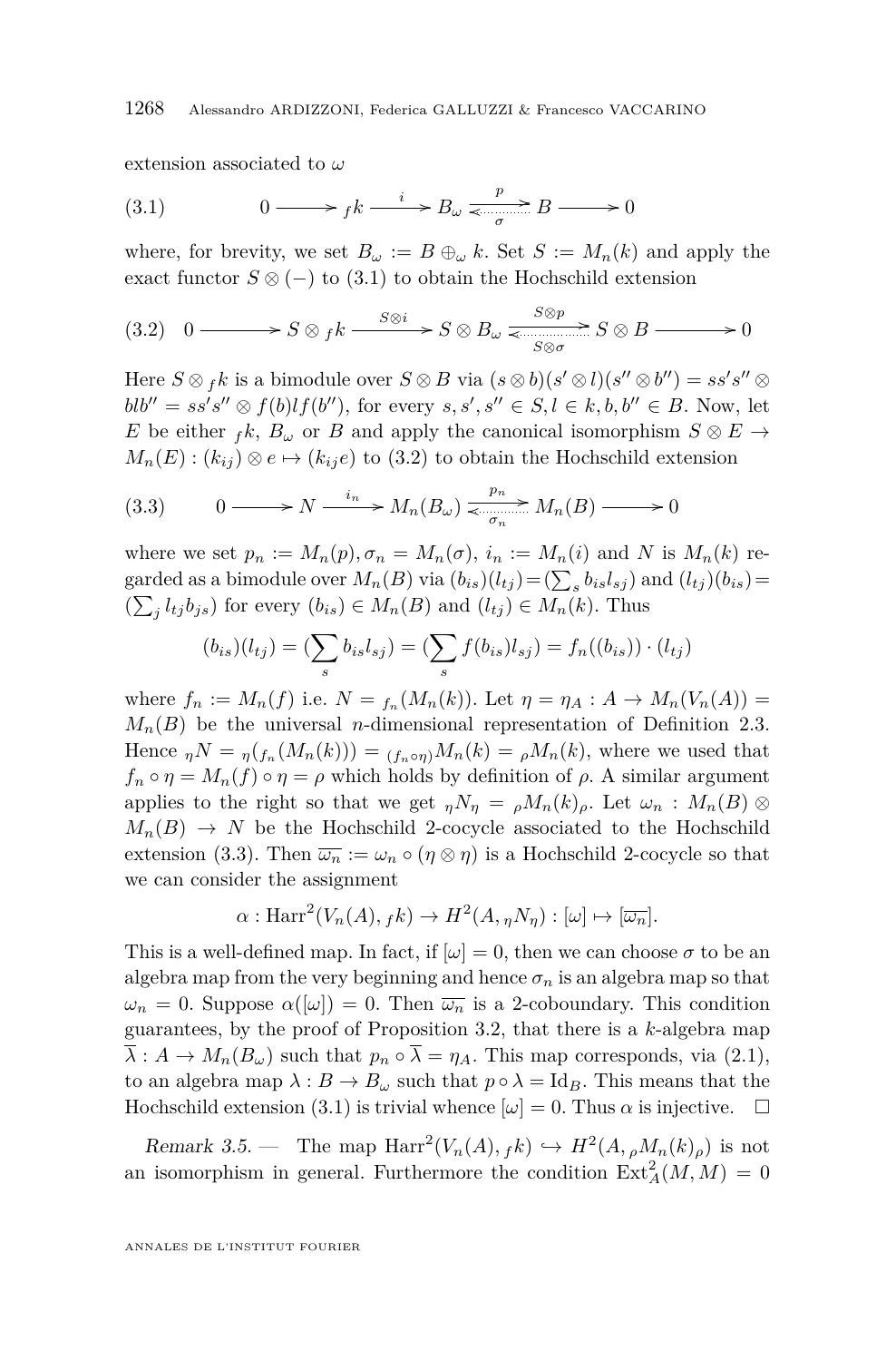is not necessarily satisfied by regular points in  $\text{Rep}_A^n$ . There is indeed the following counterexample.

Let *A* be a 2-Calabi Yau algebra, see [\[12,](#page-16-10) Definition 3.2.3] for details. It has been proven by Bocklandt that such an algebra has simple modules and that these modules are regular points in  $\text{Rep}_A^n$  (see [\[2,](#page-15-2) Section 7.1]). Therefore, for a simple  $M \in \text{Rep}_A^n(k)$  one has  $\text{Harr}^2(V_n(A), f_k) = 0$ . On the other hand, since *A* is 2-Calabi Yau, one has  $\text{Ext}_{A}^{2}(M, M) \cong \text{Ext}_{A}^{0}(M, M) \cong$  $\text{End}_A(M) \cong k$ , for all  $M \in \text{Rep}_A^n$ .

The referee pointed out to our attention the following example. Consider the (4-dimensional) preprojective algebra  $\Pi$  for a quiver of type  $A_2$ . An elementary calculation shows that for the two 1-dimensional simple Πmodules  $S_1$  and  $S_2$  one has  $\text{Ext}^1_{\Pi}(S_i, S_i) = 0$  but  $\text{Ext}^2_{\Pi}(S_i, S_i) \cong k$ . Thus  ${\mathop{\mathrm{Rep}}\nolimits}_\Pi^n$  has two smooth points with non-trivial obstructions.

#### **4. Examples and Applications**

<span id="page-9-0"></span>Next aim is to introduce and investigate the notion of finitely unobstructed algebra. We will give several examples of such algebras. Moreover we will analyze the relationship between finitely unobstructed, formally smooth and hereditary algebras to better understand the influence of the structure of *A* on the smoothness of  $\text{Rep}_A^n$ .

#### **4.1. Finitely unobstructed algebras**

DEFINITION 4.1. — Let *A* be a *k*-algebra. Given  $n \in \mathbb{N}$ , we say that *A* is *n*-finitely unobstructed, if  $\text{Ext}_{A}^{2}(M, M) = 0$ , for every  $M \in \text{Rep}_{A}^{n}(k)$ . We say that *A* is finitely unobstructed, if it is *n*-finitely unobstructed for every  $n \in \mathbb{N}$ .

<span id="page-9-1"></span>COROLLARY 4.2. — The scheme  $\text{Rep}_A^n$  is smooth for all *n*-finitely unobstructed *k*-algebra *A*.

Proof. − It follows by Theorem [3.4.](#page-7-1)

We recast here some basic concepts in order to list examples and applications of the results proven in Section [3.](#page-6-0)

#### **4.2. Hereditary algebras**

Recall that the projective dimension  $pd(M)$  of an  $M \in A$ -Mod is the minimum length of a projective resolution of *M.*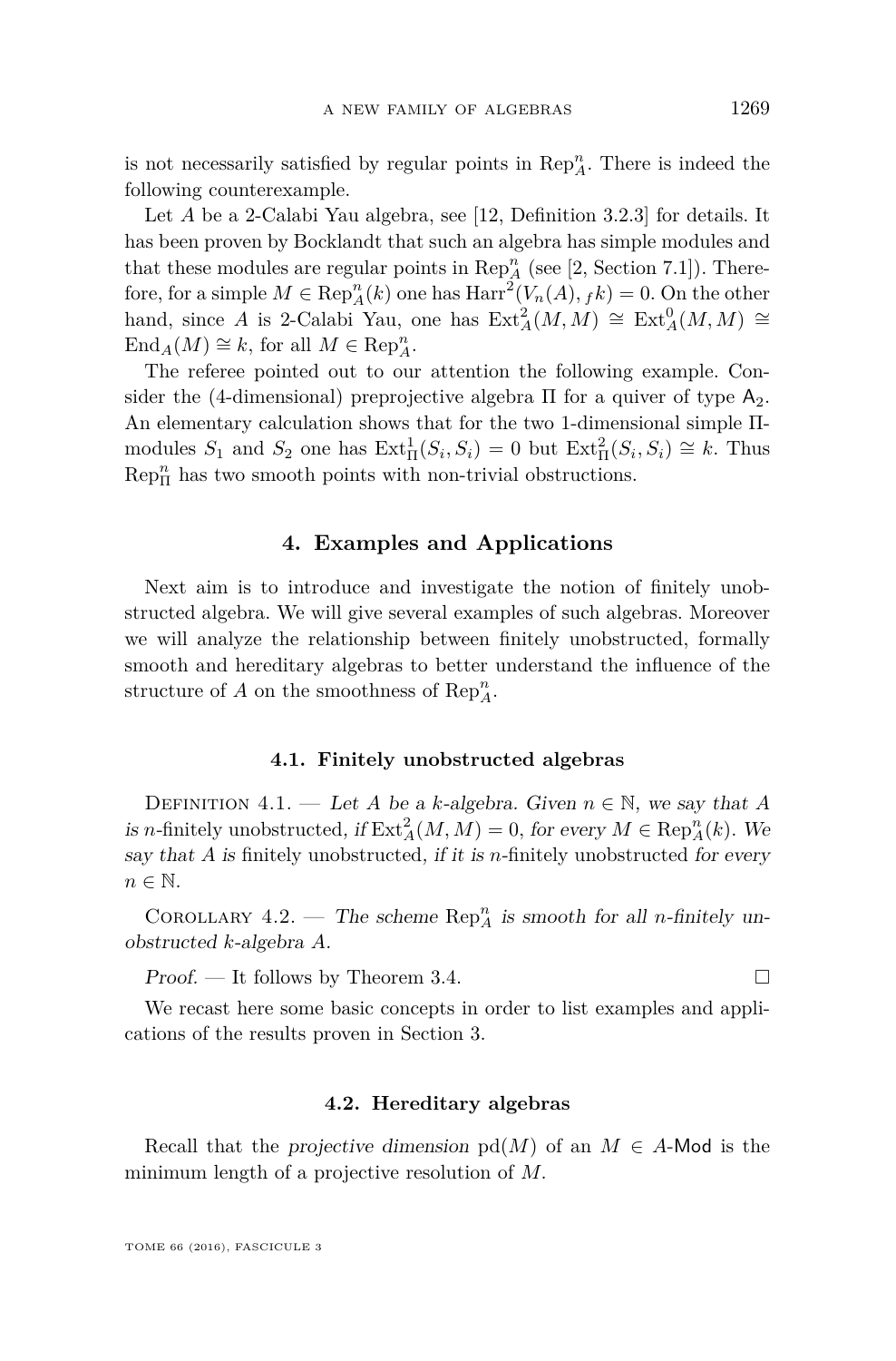DEFINITION 4.3. — The global dimension of a ring A, denoted with  $gd(A)$ , is the supremum of the set of projective dimensions of all (left) *A*-modules. If  $gd(A) \leq 1$ , then *A* is called hereditary.

It holds that  $gd(A) \le d$  if and only if  $\text{Ext}_{A}^{d+1}(M, N) = 0$ , for all  $M, N \in$ *A*-mod, see [\[4,](#page-15-1) Proposition 2.1, page 110].

#### **4.3. Formally smooth algebras**

<span id="page-10-0"></span>For further readings on these topics see [\[13,](#page-16-1) [12\]](#page-16-10).

<span id="page-10-2"></span>DEFINITION 4.4 (Definition 3.3. [\[7\]](#page-16-11)). — An  $A \in \mathcal{N}_k$  is said to be formally smooth (or *quasi-free*), if it satisfies the equivalent conditions:

- (i) any homomorphism  $\varphi \in \text{Hom}_{\mathcal{N}_k}(A, R/N)$  where *N* is a nilpotent (two-sided) ideal in an algebra  $R \in \mathcal{N}_k$ , can be lifted to a homomorphism  $\overline{\varphi} \in \text{Hom}_{\mathcal{N}_k}(A, R)$  that commutes with the projection  $R \rightarrow R/N$ ;
- (ii)  $H^2(A, M) = 0$  for any  $M \in A^e$ -Mod;
- (iii) the kernel  $\Omega^1_A$  of the multiplication  $A \otimes A \rightarrow A$  is a projective *A<sup>e</sup>* -module.

Remark 4.5. — When *A* is commutative  $\Omega_A^1$  is nothing but the module of the Kähler differentials (see [\[13,](#page-16-1) Section 8]).

If we substitute  $A \in \mathcal{C}_k$  and  $\text{Hom}_{\mathcal{C}_k}(A, -)$  in Definition [4.4,](#page-10-2) we obtain the classical definition of regularity in the commutative case (see [\[18,](#page-16-2) Proposition 4.1]). On the other hand, if we ask for a commutative algebra *A* to be formally smooth in the category  $\mathcal{N}_k$  we obtain regular algebras of dimension  $\leq 1$  only (see [\[7,](#page-16-11) Proposition 5.1]). Thus, if  $X = \text{Spec} A$  is an affine smooth scheme, then *A* is not formally smooth unless dim  $X \leq 1$ .

#### **4.4. Implications and equivalences**

Let us collect the following, well-known, characterizations of finite-dimensional hereditary algebras.

<span id="page-10-1"></span>Theorem 4.6. — Let *A* be a finite-dimensional algebra over *k.* The following assertions are equivalent:

- (1) *A* is formally smooth;
- (2)  $H^2(A, N) = 0$  for every  $N \in A^e$ -Mod<sub>f</sub>;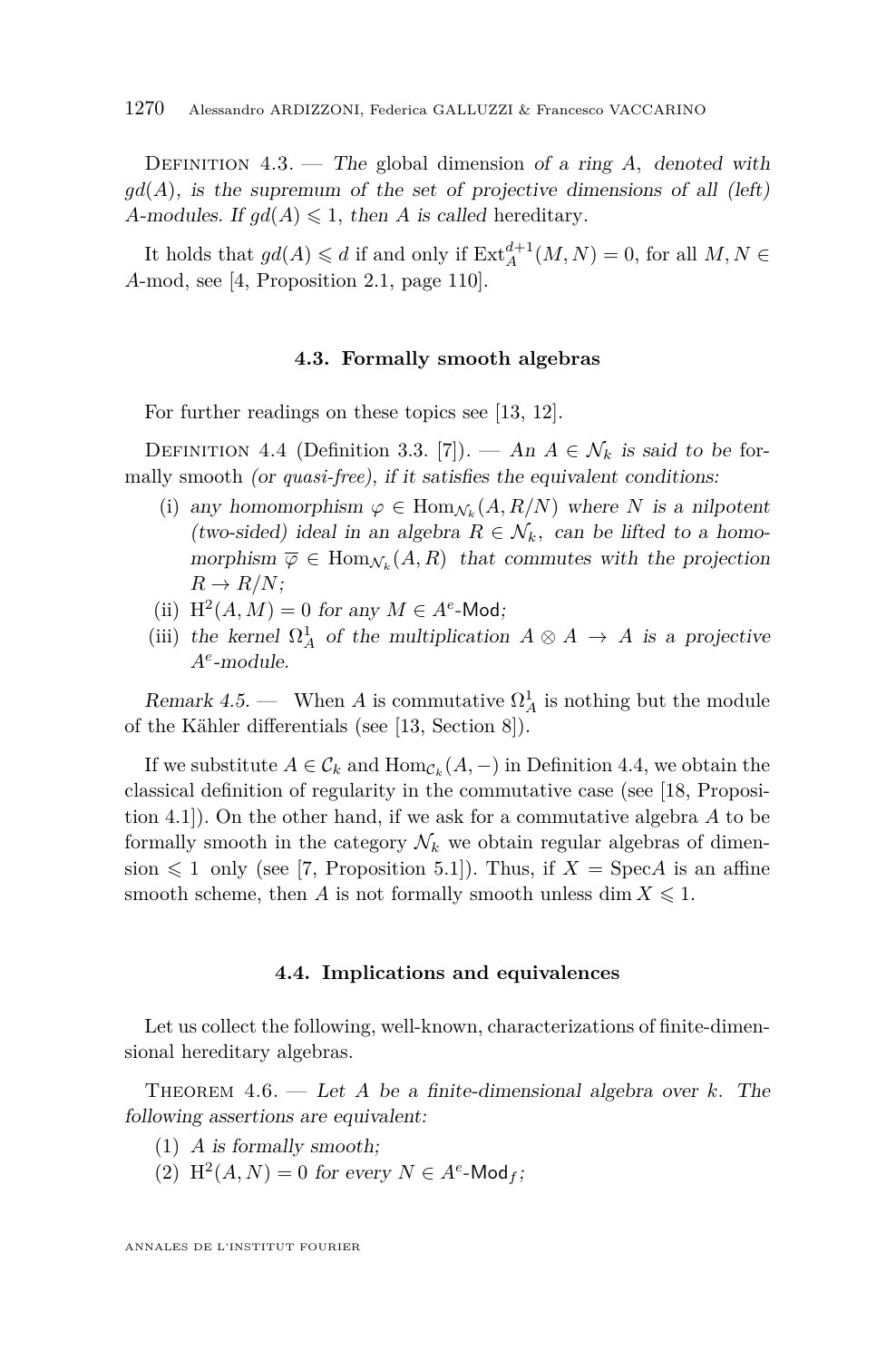- (3) *A* is finitely unobstructed;
- (4) Rep<sub>*A*</sub> is smooth for every  $n \in \mathbb{N}$ ;
- (5) *A* is hereditary.

Proof. — (1)  $\Rightarrow$  (2) is trivial. Implication (2)  $\Rightarrow$  (3) follows by Theo-rem [3.1,](#page-6-1) while  $(3) \Rightarrow (4)$  follows by Corollary [4.2.](#page-9-1) Finally  $(4) \Rightarrow (5)$  is [\[3,](#page-15-0) Proposition 1 and  $(5) \Rightarrow (1)$  follows from [\[5,](#page-16-12) Proposition 0.6].

<span id="page-11-0"></span>Remark 4.7. — Let *A* be an infinite-dimensional finitely generated algebra over *k.* Let us check the following chain of implications

 $(1) \Rightarrow (5) \Rightarrow (3) \Rightarrow (4)$  but  $(1) \notin (5) \notin (3) \notin (4)$ 

where the notations are the same of Theorem [4.6.](#page-10-1)

 $(1) \Rightarrow (5)$ . This is [\[7,](#page-16-11) Proposition 5.1].

(1)  $\text{⊉}$  (5)*.* Consider  $A^1 = \mathbb{C}[x, \delta] / \langle x\delta - \delta x = 1 \rangle$  the first Weyl algebra. It is an example of a hereditary but not formally smooth algebra, since it can be proved that  $H^2(A, A^e) \neq 0$  (see [\[1,](#page-15-3) Proposition 3]). This is due to William Crawley-Boevey (personal communication).

 $(5) \Rightarrow (3)$ . This is trivial.

 $(5) \neq (3)$ . Let  $U := U(\mathfrak{g})$  be the universal enveloping algebra of a semisimple Lie algebra g. Whitehead's second lemma (see e.g. [\[23,](#page-16-9) Corollary 7.8.12, page 246]) asserts that, in characteristic zero,  $H_{Lie}^2(\mathfrak{g}, N) = 0$  for every  $\mathfrak{g}$ module *N* of finite-dimension over *k*. In particular, for every  $M \in A$ -Mod<sub>f</sub>, we obtain  $H_{Lie}^2(\mathfrak{g}, \text{End}_k(M)) = 0$ . By [\[23,](#page-16-9) Exercise 7.3.5, page 226], we have that

$$
\mathrm{H}^*_{Lie}\left(\mathfrak{g},\mathrm{End}_k\left(M\right)\right)\cong \mathrm{Ext}^*_{U}\left(M,M\right).
$$

Therefore,  $\text{Ext}^2_U(M, M) = 0$ . If  $\mathfrak g$  is finite-dimensional, then *U* is finitely generated and, thus, *U* is finitely unobstructed. Now, *U* has global dimension dim<sub>k</sub>  $(g)$ , see [\[23,](#page-16-9) Exercise 7.7.2, page 241], and we are done.

 $(3) \Rightarrow (4)$ . This is Corollary [4.2.](#page-9-1)

 $(3) \notin (4)$ . Remark [3.5](#page-8-0) shows that there might exist regular points M in  $\text{Rep}_A^n$  with  $\text{Ext}_A^2(M, M) \neq 0$ .

Remark 4.8. — The implication  $(1) \Rightarrow (4)$  was already known, see [\[13,](#page-16-1) Proposition 19.1.4], [\[18,](#page-16-2) Proposition 6.3].

Remark [4.7](#page-11-0) and the argument on  $U = U(\mathfrak{g})$ , contained in the proof thereby, together imply smoothness of  $\text{Rep}_{U}^{n}$ . This result was known, see e.g. the comment by Le Bruyn in [\[17\]](#page-16-13).

TOME 66 (2016), FASCICULE 3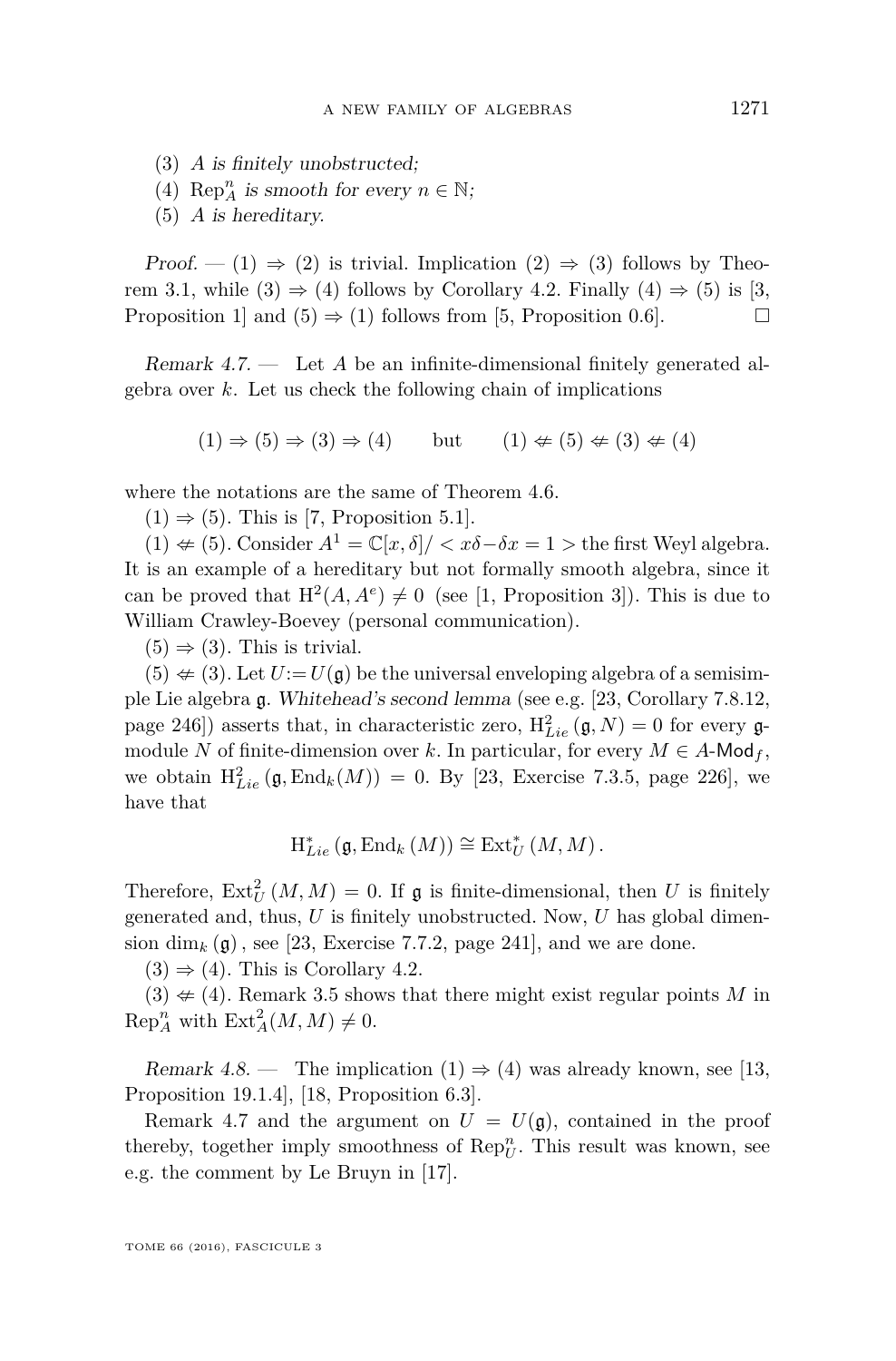#### **4.5. Unobstructed Algebras**

We now list some examples and results in case *A* is finitely generated but not necessarily finite-dimensional.

In the remaining part of the section *k* can be any field.

<span id="page-12-2"></span>Example 4.9. — We have seen in the Remark [4.7](#page-11-0) that  $U(\mathfrak{g})$  is finitely unobstructed for a semisimple Lie algebra g.

More generally, in [\[24,](#page-16-14) Theorem 0.2], there is a characterization of all finite-dimensional Lie algebras g over a field *k* of characteristic zero such that their second cohomology with coefficients in any finite-dimensional module vanishes. Such a Lie algebra is one of the following: (i) a onedimensional Lie algebra; (ii) a semisimple Lie algebra; (iii) the direct sum of a semisimple Lie algebra and a one-dimensional Lie algebra. Note that a one-dimensional Lie algebra g is not semisimple as  $[g, \bar{g}] = 0 \neq \bar{g}$  (cf. [\[16,](#page-16-15) Corollary at page 23]). The same argument as above shows that the universal enveloping algebras of all of these Lie algebras are finitely unobstructed.

The proof of the following result is analogous to [\[7,](#page-16-11) Proposition 5.3(4)].

<span id="page-12-1"></span>PROPOSITION 4.10. — Let *A* and *S* be finitely unobstructed algebras over a field *k*. If  $\text{Ext}^1_S(M, M) = 0$  for every  $M \in S$ -Mod<sub>f</sub>, then  $S \otimes A$  is finitely unobstructed.

Remark 4.11. — Since  $gdk[x_1, \ldots, x_n] = n$ , from Remark [4.7](#page-11-0) it follows that the algebra  $k[x_1, \ldots, x_n]$  is not formally smooth for  $n > 1$ . In general, the tensor product of two formally smooth algebras is not formally smooth. Indeed, in the setting of Proposition [4.10,](#page-12-1) if both *A* and *S* are finitely generated algebras over *k*, then, by [\[4,](#page-15-1) Proposition 7.4], we have  $pd(S \otimes A) = pd(S) + pd(A)$ , where  $pd(\Lambda)$  denotes the projective dimension of a *k*-algebra  $\Lambda$  regarded as a bimodule over itself. Since  $\text{pd}(A) \leq n$  if and only if  $H^{n+1}(A, N) = 0$  for every  $N \in A^e$ -Mod, we get that the algebra  $S \otimes A$  is not formally smooth unless  $\text{pd}(S) + \text{pd}(A) \leq 1$  i.e. unless *S* and *A* are both formally smooth and at least one of them is separable.

By using Proposition [4.10,](#page-12-1) we can give new examples of algebras whose associated representation scheme is smooth.

<span id="page-12-0"></span>Examples 4.12. — 1) Let *A* be a finitely unobstructed algebra and let *S* be a separable algebra (see [\[7,](#page-16-11) above Proposition 3.2]), that is  $H^{i}(S, N) = 0$ for every *i >* 0 and for every *S*-bimodule *N*. By Theorem [3.1,](#page-6-1) we get  $\text{Ext}_{S}^{i}(M, M) = 0$  for every  $i > 0$  and for every  $M \in S$ -Mod. By Proposi-tion [4.10,](#page-12-1) we get that  $S \otimes A$  is finitely unobstructed. As a particular case,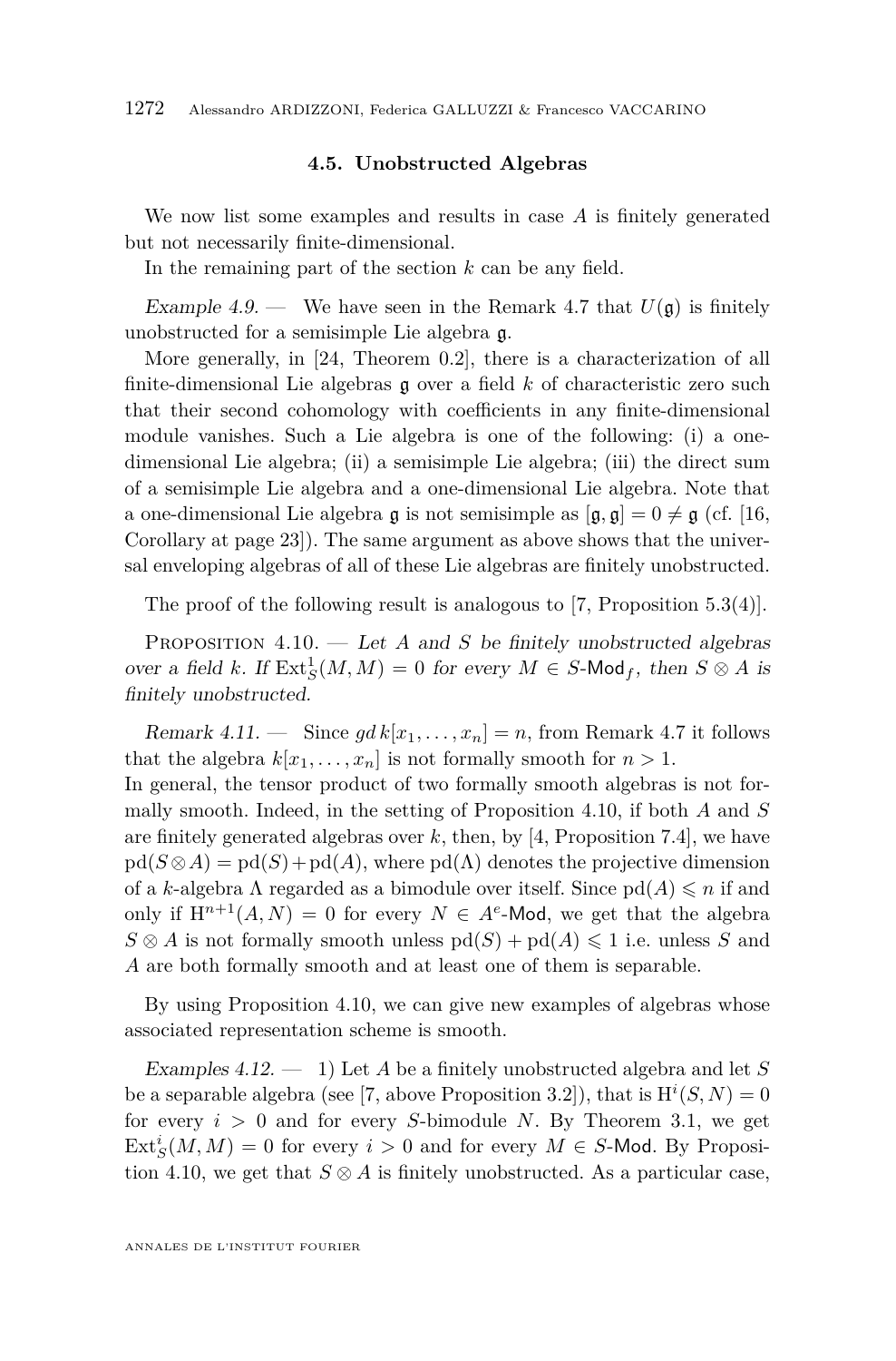when  $char(k) = 0$ , we have that  $M_n(A) \cong M_n(k) \otimes A$  and the group *A*-ring  $A[G] \cong k[G] \otimes A$ , for every finite group *G*, are finitely unobstructed as the matrix ring  $M_n(k)$  and the group algebra  $k[G]$  are separable in characteristic zero (see [\[7,](#page-16-11) Example of page 271]).

2) Let *A* be finitely unobstructed algebra and *S* a separable algebra, then  $\text{Rep}_{A \otimes S}^n$  is smooth. This follows from Proposition [4.10](#page-12-1) and example 1).

3) Let  $\frak g$  be a semisimple Lie algebra and assume  $char(k) = 0$ . As observed in Example [4.9,](#page-12-2)  $U := U(\mathfrak{g})$  is finitely unobstructed. Moreover Whitehead's first lemma [\[23,](#page-16-9) Corollary 7.8.10] ensures that  $H_{Lie}^1(\mathfrak{g},N) = 0$  for every  $\mathfrak{g}$ module *N* of finite dimension over *k* so that, by the same argument used in Example [4.9](#page-12-2) for the second group of cohomology, we obtain  $\text{Ext}^1_U(M, M)$  = 0, for every  $M \in U$ -Mod<sub>f</sub>. Thus, by Proposition [4.10,](#page-12-1) we get that  $U \otimes A$  is finitely unobstructed if *A* is.

4) In analogy with [\[7,](#page-16-11) Proposition 5.3(5)], we have that the direct sum of finitely unobstructed algebras is finitely unobstructed too.

<span id="page-13-1"></span>LEMMA 4.13. — Assume that  $H^2(A, N) = 0$  for some  $N \in A^e$ -Mod and let  $\Omega^1_A$  be as in Definition [4.4.](#page-10-2) Then  $\Omega^1_A$  is projective with respect to any surjective morphism of *A<sup>e</sup>* -modules with kernel *N*.

*Proof.* — One gets that  $\text{Ext}_{A^e}^1(\Omega_A^1, N) \cong \text{Ext}_{A^e}^2(A, N) = H^2(A, N) = 0$ analogously to [\[7,](#page-16-11) Proposition 3.3]. The conclusion follows by applying the long exact sequence of  $\mathrm{Ext}_{A^e}^*(\Omega^1_A,-)$  to the exact sequence formed by any surjective morphism of  $A^e$ -modules and its kernel *N*.

The proof of the following result is similar to [\[7,](#page-16-11) Proposition 5.3(3)].

<span id="page-13-2"></span>PROPOSITION 4.14. — Let *A* be a finitely unobstructed algebra over a field *k*. Then the tensor algebra  $T_A(P)$  is finitely unobstructed for every  $P \in A^e$ -Mod which is projective with respect to any surjective morphism in  $A^e$ -Mod with kernel  $\text{End}_k(M)$  for every  $M \in A$ -Mod<sub>f</sub>.

Example 4.15. — Let *A* be a finitely unobstructed algebra over a field *k*. By Theorem [3.1,](#page-6-1) Lemma [4.13](#page-13-1) and Proposition [4.14,](#page-13-2) we have that  $T_A(\Omega_A^1)$ is finitely unobstructed. The latter, by [\[7,](#page-16-11) Proposition 2.3], identifies with Ω*A,* the DG-algebra of noncommutative differential forms on *A.*

#### **5. Deformations**

<span id="page-13-0"></span>In this section we would like to analyze the relationships between the results of Section [3](#page-6-0) and the theory of deformations of module structures.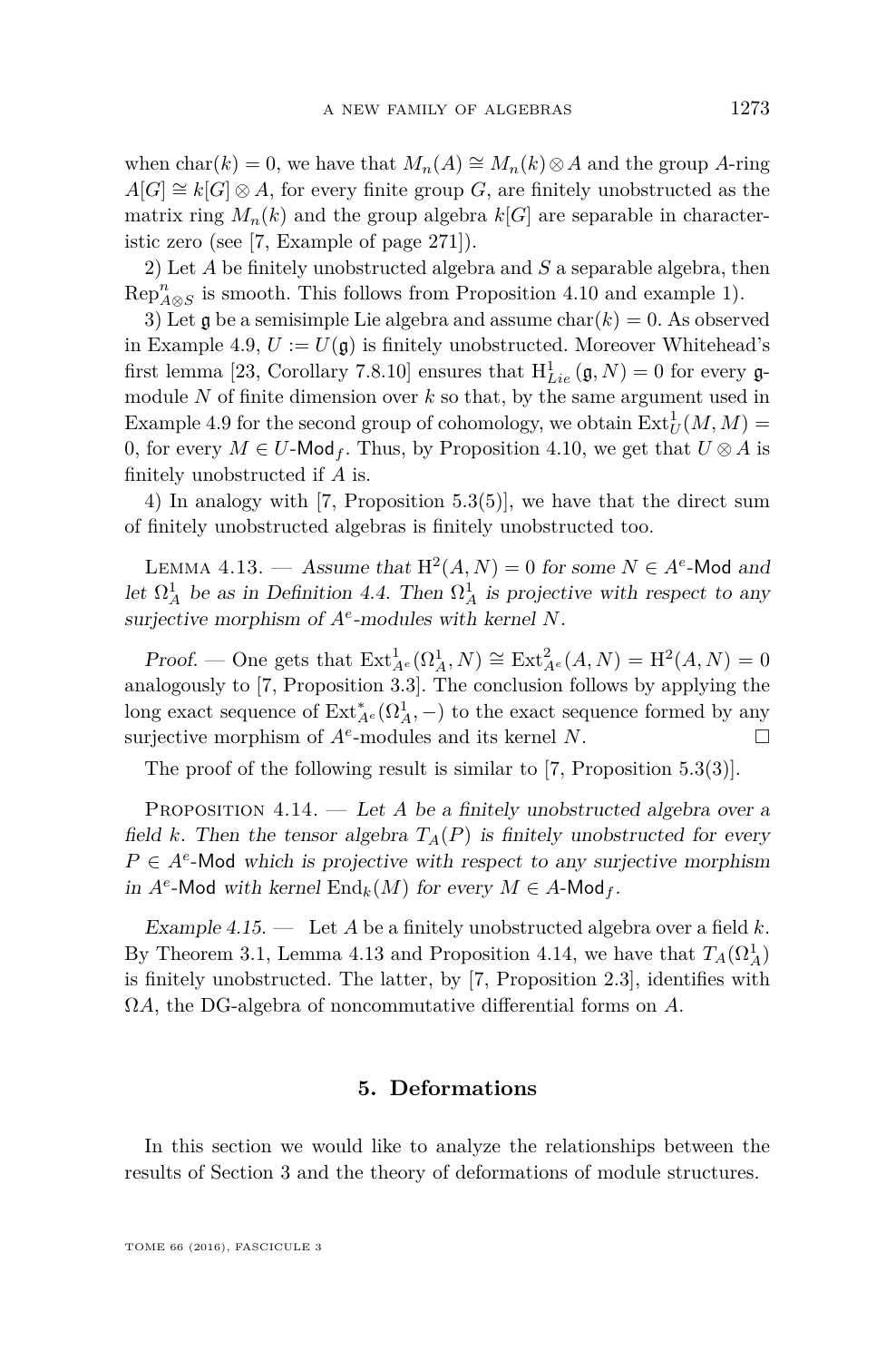DEFINITION 5.1. — Let  $M \in \text{Rep}_A^n(k)$  and let  $\mu : A \to \text{End}_k(M)$  be the associated linear representation. For  $(R, \mathfrak{m})$  a local commutative *k*-algebra, an *R*-deformation of *M* is an element  $\overline{M} \in \text{Rep}_A^n(R)$  whose associate linear representation  $\widetilde{\mu}: A \to \text{End}_{R}(\widetilde{M})$  verifies  $\alpha \circ \widetilde{\mu} = \mu$  where  $\alpha: \text{End}_{R}(\widetilde{M}) \to$  $\text{End}_k(M)$  is the morphism of *k*-algebras induceded by the projection  $R \to$  $R$ / $m$  ≅  $k$ .

When  $R = k[\epsilon] := k[t]/(t^2)$ , the ring of dual numbers or  $R = k[[t]]$ , the ring of formal power series, then an *R*-deformation will be called infinitesimal or formal, respectively.

For the general theory on deformations of finite-dimensional modules see [\[9\]](#page-16-3) and [\[11\]](#page-16-16).

Remark  $5.2.$  — It is well-known that the obstructions in extending the infinitesimal deformations of  $M$  to formal deformations are in  $\text{Ext}_{A}^{2}(M, M)$ (see for example [\[9,](#page-16-3) 3.6 and 3.6.1]).

The theory of local and global deformations of algebraic schemes is an ample and well-established domain of modern algebraic geometry. Sernesi wrote an excellent treatise on this topic [\[21\]](#page-16-17), and we address the interested reader to it.

We just recall some facts we need to develop our analysis. Let *X* be a scheme over *k*, let  $x \in X(k)$  be a *k*-point of X and let  $(R, \mathfrak{m})$  be a local commutative *k*-algebra.

DEFINITION 5.3. — An *R*-deformation of *X* at *x* is an *R*-point  $x_R$  of *X* such that the restriction  $\text{Spec } k \to \text{Spec } R$  maps x to  $x_R$ . When  $R = k[\epsilon]$ or  $R = k[[t]]$ , then an *R*-deformation will be called infinitesimal or formal, respectively.

LEMMA 5.4. — Let  $R \in \mathcal{C}_k$  and let  $x : R \to k$  be a rational point of  $X = \text{Spec } R$ . Then, for all local  $S \in \mathcal{C}_k$ , there is a bijection

{*S* − deformations of *X* at  $x$ }  $\cong$  Hom<sub>C<sub>k</sub></sub>( $R_x$ , *S*)

where  $R_x$  denotes the localization of R at  $\mathfrak{m}_x := \ker x$ .

Proof. — Let  $\alpha$ :  $R \to S$  be such that  $x = \pi_S \alpha$ , where  $\pi_S : S \to$  $S/\mathfrak{m}_S \cong k$  is the canonical projection with  $\mathfrak{m}_S$  the maximal ideal of *S*. Then if  $a \in R$  – ker *x*, it follows that  $\alpha(a)$  is invertible in *S* and, therefore, by universality, there is a unique morphism  $\alpha_x : R_x \to S$  such that  $\alpha_x j_R^x = \alpha$ , where  $j_R^x : R \to R_x$  is the canonical map, and hence  $x = \pi_S \alpha_x j_R^x$ .

On the other hand, given a morphism  $\beta: R_x \to S$  one has that  $x =$  $\pi$ <sup>*S*</sup> *β j*<sup>*x*</sup><sub>*R*</sub> thus giving the unique *S*-deformation  $\beta$  *j*<sup>*x*</sup><sub>*R*</sub> of *X* at *x*. It is, indeed,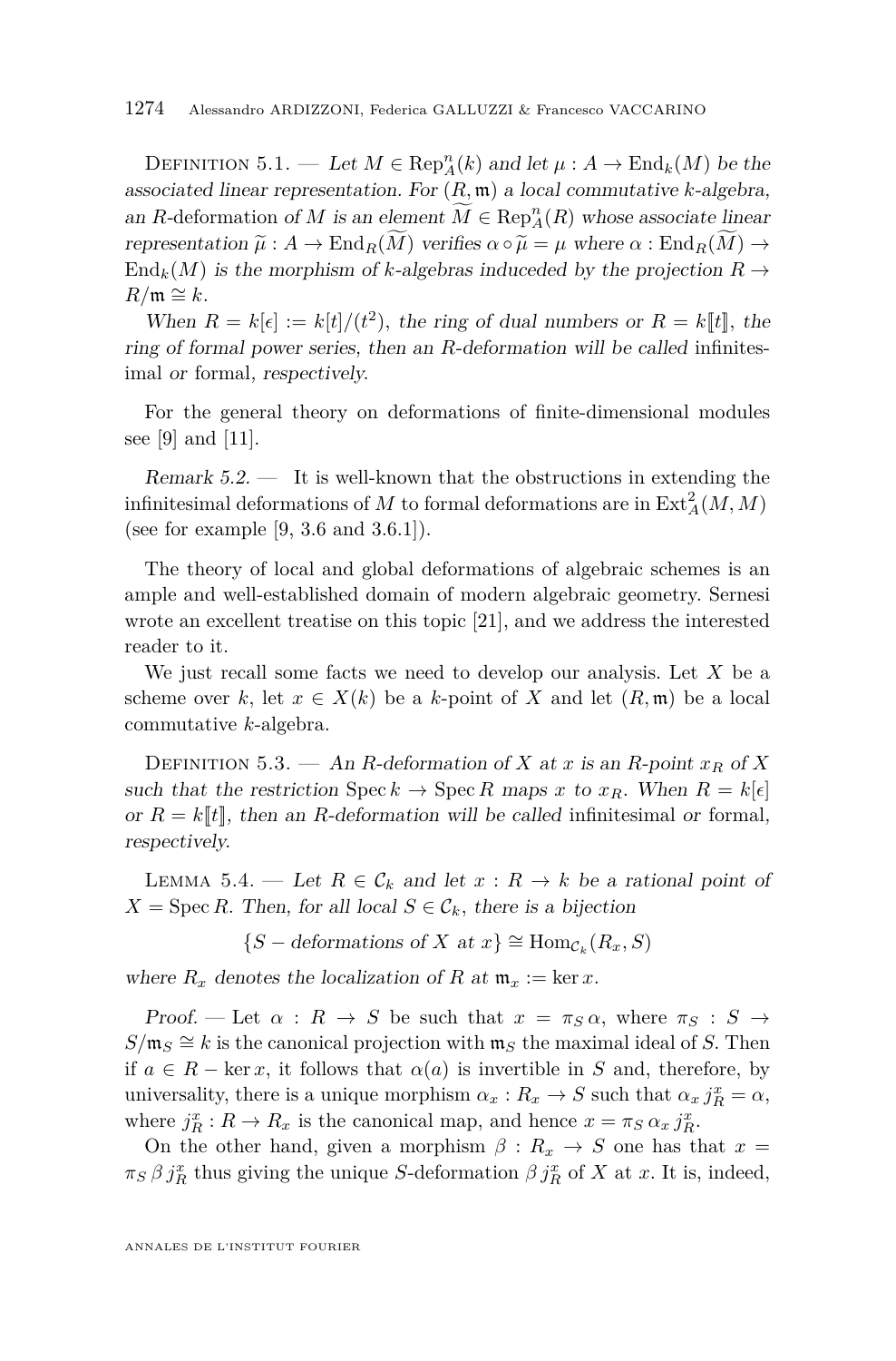trivial that ker  $x \text{ }\subset \text{ker}(\pi_S \beta j_R^x)$ . If  $r \in \text{ker}(\pi_S \beta j_R^x)$  then  $\beta(j_R^x(a)) \in \mathfrak{m}_S$ and, therefore,  $j_R^x(a) \in \mathfrak{m}_{R_x}$ . Thus  $a \in \ker x$ .

The adjunction in Lemma [2.2](#page-5-1) gives the dictionary to describe deformations of *A*-modules in terms of deformations at points of  $\text{Rep}_A^n$ . The following result complements Theorem [3.4.](#page-7-1)

PROPOSITION 5.5. — Let  $A \in \mathcal{N}_k$  be finitely generated. Let  $M \in \text{Rep}_A^n(k)$ and let  $f: V_n(A) \to k$  be the associated point. Then M is regular if and only if, for all finite-dimensional local commutative *k*-algebras *S, T*, a surjective homomorphism of *k*-algebras  $S \to T$  induces a surjection

 ${S - deformations of M} \longrightarrow {T - deformations of M}$ .

Proof. — This follows for example from [\[19,](#page-16-18) Proposition, page 151].  $\Box$ 

Remark 5.6. — Geiss and de la Peña proved that, if *A* is a finitedimensional algebra, then  $M \in \text{Rep}_A^n(k)$  is regular if  $\text{Ext}_A^2(M, M) = 0$ , see [\[9,](#page-16-3) [10\]](#page-16-4). A careful analysis of their argument shows that it is easy to adapt their proof if one supposes that *A* is bimodule coherent in the sense of [\[12,](#page-16-10) 3.5.1], since in this case each finite-dimensional A-module admits a projective resolution by finitely generated projectives. If A is finitely presented, an argument involving cones, similar to [\[6,](#page-16-19) Lemma 4.3], allows to extend the above mentioned argument to this situation.

#### **Acknowledgement**

We would like to thank Corrado De Concini, Victor Ginzburg and Edoardo Sernesi for hints and very useful observations. Galluzzi and Vaccarino warmly thank Sandra Di Rocco for the invitation to the KTH Department of Mathematics. Our gratitude also goes to the referees for their thorough reports that helped us to improve an earlier version of our paper.

#### BIBLIOGRAPHY

- <span id="page-15-3"></span>[1] M. van den Bergh, "A relation between Hochschild homology and cohomology for Gorenstein rings", Proc. Amer. Math. Soc. **126** (1998), no. 5, p. 1345-1348.
- <span id="page-15-2"></span>[2] R. BOCKLAND, "Noncommutative Tangent Cones and Calabi Yau Algebras", [http:](http://arxiv.org/abs/0711.0179) [//arxiv.org/abs/0711.0179](http://arxiv.org/abs/0711.0179).
- <span id="page-15-0"></span>[3] K. Bongartz, "A geometric version of the Morita equivalence", J. Algebra **139** (1991), no. 1, p. 159-171.
- <span id="page-15-1"></span>[4] H. Cartan & S. Eilenberg, Homological algebra, Princeton University Press, Princeton, N. J., 1956, xv+390 pages.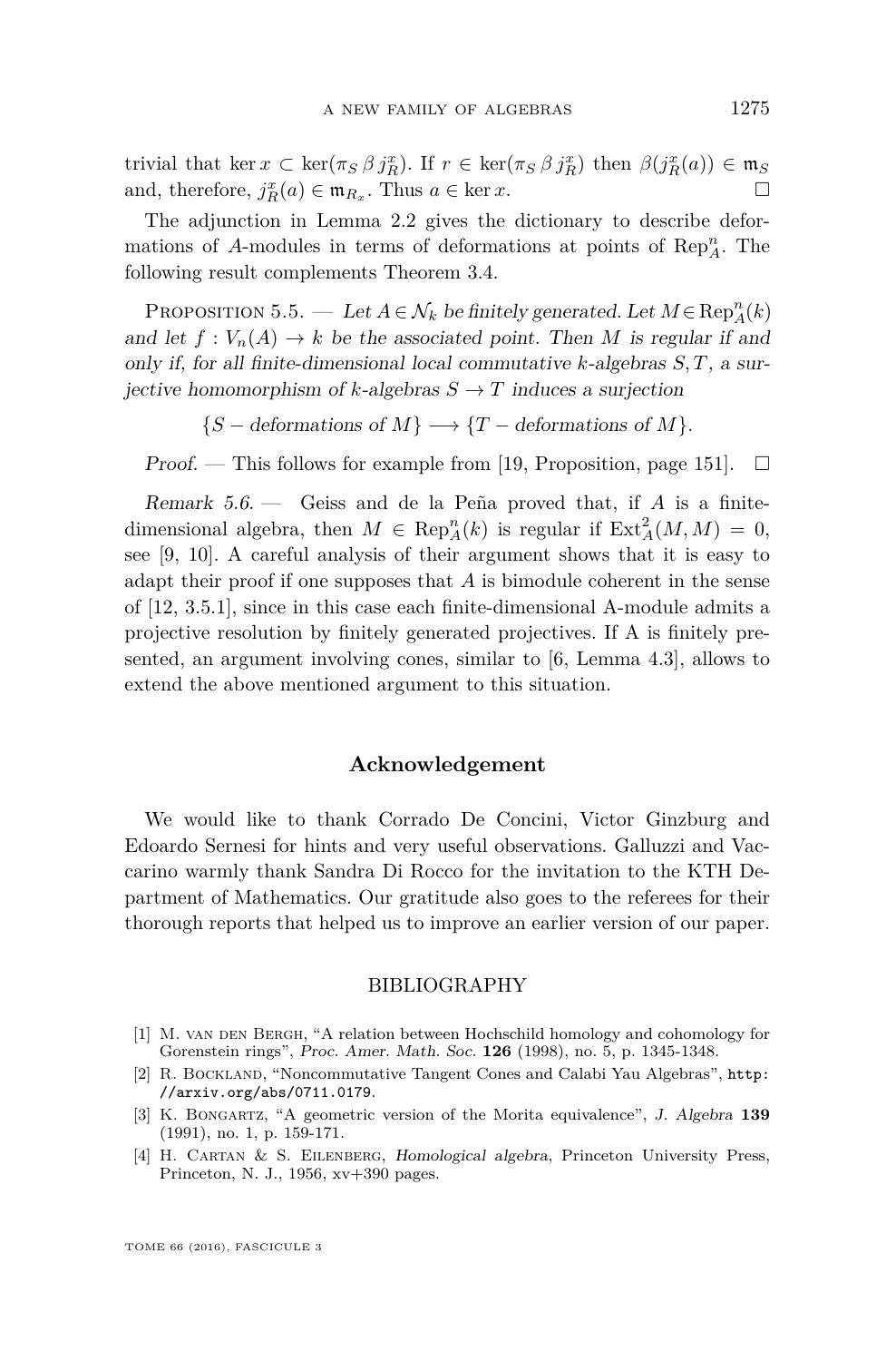- <span id="page-16-12"></span>[5] W. Crawley-Boevey, "Preprojective algebras, differential operators and a Conze embedding for deformations of Kleinian singularities", Comment. Math. Helv. **74** (1999), no. 4, p. 548-574.
- <span id="page-16-19"></span>[6] W. Crawley-Boevey & J. Schröer, "Irreducible components of varieties of modules", J. Reine Angew. Math. **553** (2002), p. 201-220.
- <span id="page-16-11"></span>[7] J. Cuntz & D. Quillen, "Algebra extensions and nonsingularity", J. Amer. Math. Soc. **8** (1995), no. 2, p. 251-289.
- <span id="page-16-6"></span>[8] P. GABRIEL, "Finite representation type is open", in Proceedings of the International Conference on Representations of Algebras (Carleton Univ., Ottawa, Ont., 1974), Paper No. 10, Carleton Univ., Ottawa, Ont., 1974, p. 23 pp. Carleton Math. Lecture Notes, No. 9.
- <span id="page-16-3"></span>[9] C. GEISS, "Deformation Theory of finite-dimensional Modules and Algebras", Lectures given at ICTP, 2006.
- <span id="page-16-4"></span>[10] C. Geiss & J. A. de la Peña, "On the deformation theory of finite-dimensional algebras", Manuscripta Math. **88** (1995), no. 2, p. 191-208.
- <span id="page-16-16"></span>[11] M. GERSTENHABER, "On the deformation of rings and algebras", Ann. of Math. (2) **79** (1964), p. 59-103.
- <span id="page-16-10"></span>[12] V. Ginzburg, "Calabi-Yau algebras", <http://arxiv.org/abs/math/0612139>.
- <span id="page-16-1"></span>[13] ——— , "Lectures on Noncommutative Geometry", [http://arxiv.org/abs/math/](http://arxiv.org/abs/math/0506603) [0506603](http://arxiv.org/abs/math/0506603).
- <span id="page-16-0"></span>[14] A. Grothendieck, "Éléments de géométrie algébrique. IV. Étude locale des schémas et des morphismes de schémas. I", Inst. Hautes Études Sci. Publ. Math. (1964), no. 20, p. 259.
- <span id="page-16-5"></span>[15] D. K. HARRISON, "Commutative algebras and cohomology", Trans. Amer. Math. Soc. **104** (1962), p. 191-204.
- <span id="page-16-15"></span>[16] J. E. Humphreys, Introduction to Lie algebras and representation theory, Springer-Verlag, New York-Berlin, 1972, Graduate Texts in Mathematics, Vol. 9,  $xii+169$  pages.
- <span id="page-16-13"></span>[17] L. Le Bruyn, "Non-smooth algebra with smooth representation variety (asked in MathOverflow)", <http://mathoverflow.net/questions/9738>.
- <span id="page-16-2"></span>[18] ——— , Noncommutative geometry and Cayley-smooth orders, Pure and Applied Mathematics (Boca Raton), vol. 290, Chapman & Hall/CRC, Boca Raton, FL, 2008, lxiv+524 pages.
- <span id="page-16-18"></span>[19] D. Mumford, Lectures on curves on an algebraic surface, With a section by G. M. Bergman. Annals of Mathematics Studies, No. 59, Princeton University Press, Princeton, N.J., 1966, xi+200 pages.
- <span id="page-16-7"></span>[20] C. Procesi, Rings with polynomial identities, Marcel Dekker, Inc., New York, 1973, Pure and Applied Mathematics, 17, viii+190 pages.
- <span id="page-16-17"></span>[21] E. Sernesi, Deformations of algebraic schemes, Grundlehren der Mathematischen Wissenschaften [Fundamental Principles of Mathematical Sciences], vol. 334, Springer-Verlag, Berlin, 2006, xii+339 pages.
- <span id="page-16-8"></span>[22] F. Vaccarino, "Linear representations, symmetric products and the commuting scheme", J. Algebra **317** (2007), no. 2, p. 634-641.
- <span id="page-16-9"></span>[23] C. A. Weibel, An introduction to homological algebra, Cambridge Studies in Advanced Mathematics, vol. 38, Cambridge University Press, Cambridge, 1994, xiv+450 pages.
- <span id="page-16-14"></span>[24] P. Zusmanovich, "A converse to the second Whitehead lemma", J. Lie Theory **18** (2008), no. 2, p. 295-299.